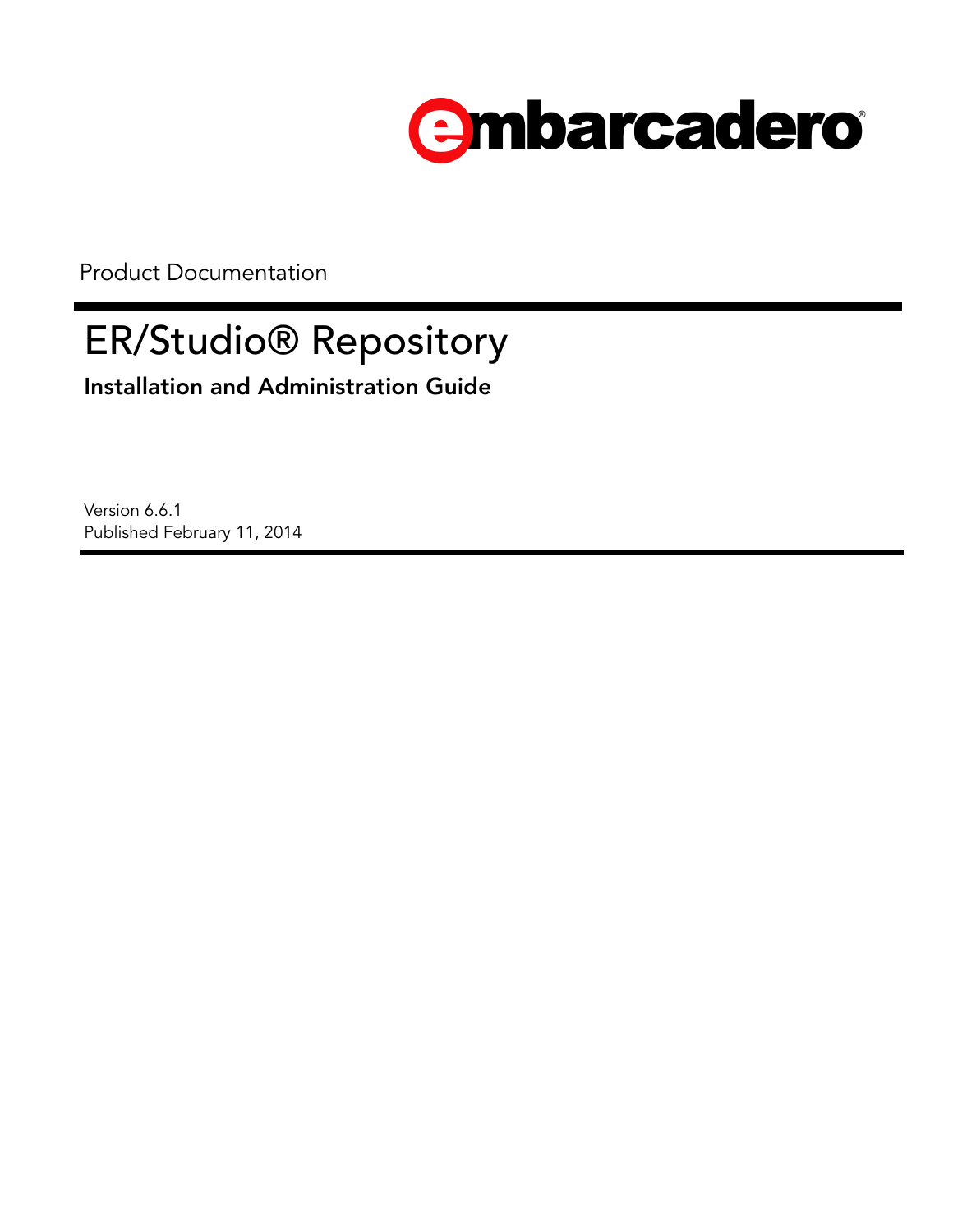© 2014 Embarcadero Technologies, Inc. Embarcadero, the Embarcadero Technologies logos, and all other Embarcadero Technologies product or service names are trademarks or registered trademarks of Embarcadero Technologies, Inc. All other trademarks are property of their respective owners.

Embarcadero Technologies, Inc. is a leading provider of award-winning tools for application developers and database professionals so they can design systems right, build them faster and run them better, regardless of their platform or programming language. Ninety of the Fortune 100 and an active community of more than three million users worldwide rely on Embarcadero products to increase productivity, reduce costs, simplify change management and compliance and accelerate innovation. The company's flagship tools include: Embarcadero® Change Manager™, CodeGear™ RAD Studio, DBArtisan®, Delphi®, ER/Studio®, JBuilder® and Rapid SQL®. Founded in 1993, Embarcadero is headquartered in San Francisco, with offices located around the world. Embarcadero is online at www.embarcadero.com.

February 11, 2014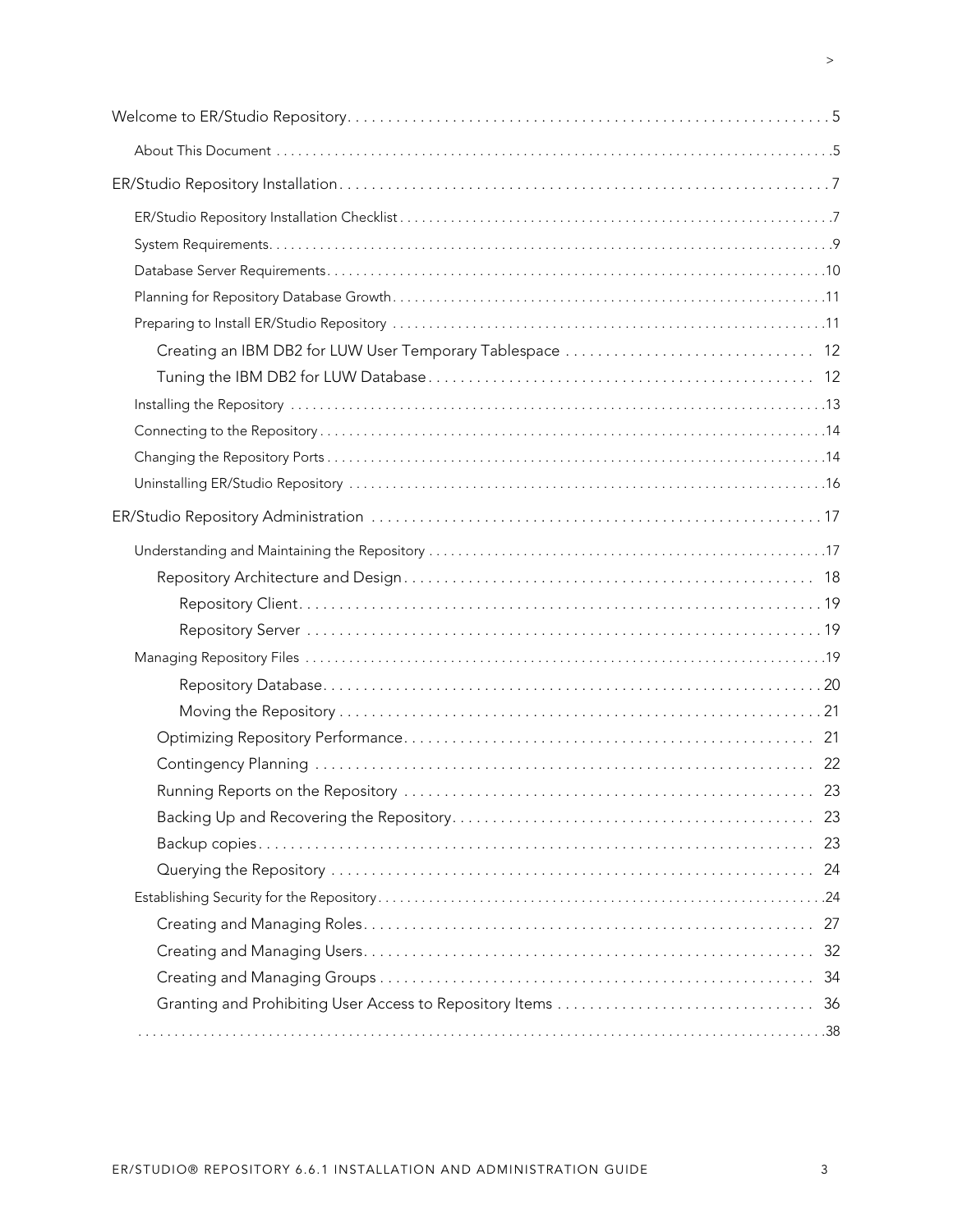$\, > \,$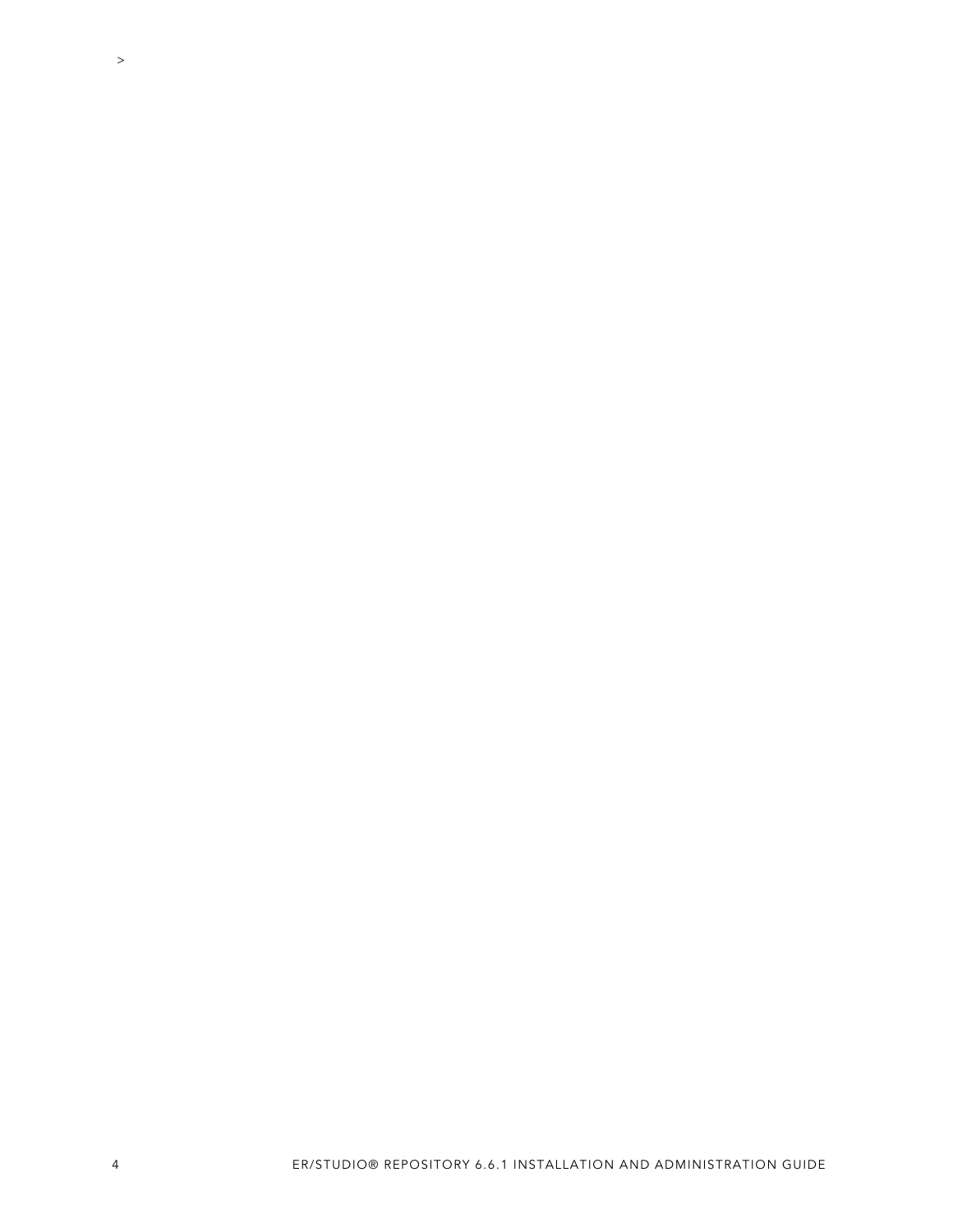# <span id="page-4-0"></span>WELCOME TO ER/STUDIO REPOSITORY

ER/Studio Repository is a server-side model management system that solves the day-to-day challenges of modeling in a team environment, where model collaboration, versioning, security and component reuse are vital. The ER/Studio Repository allows multiple users to be extremely productive while collaborating on data and business process modeling projects with real-time concurrent access that allows team members to share and re-use assets across projects.

- Collaborative modeling with concurrent model and object access
- Model and object version management
- Standardized enterprise data dictionary
- Real-time objects status notification

# <span id="page-4-1"></span>ABOUT THIS DOCUMENT

The ER/Studio Repository Installation and Administration Guide is the primary reference for the Repository. It provides both installation and administration information. In HTML Help format it serves as online help within ER/Studio DA. It is also distributed in PDF format for easy downloading and printing.

[For more information, see the Embarcadero website at w](www.embarcadero.com)ww.embarcadero.com.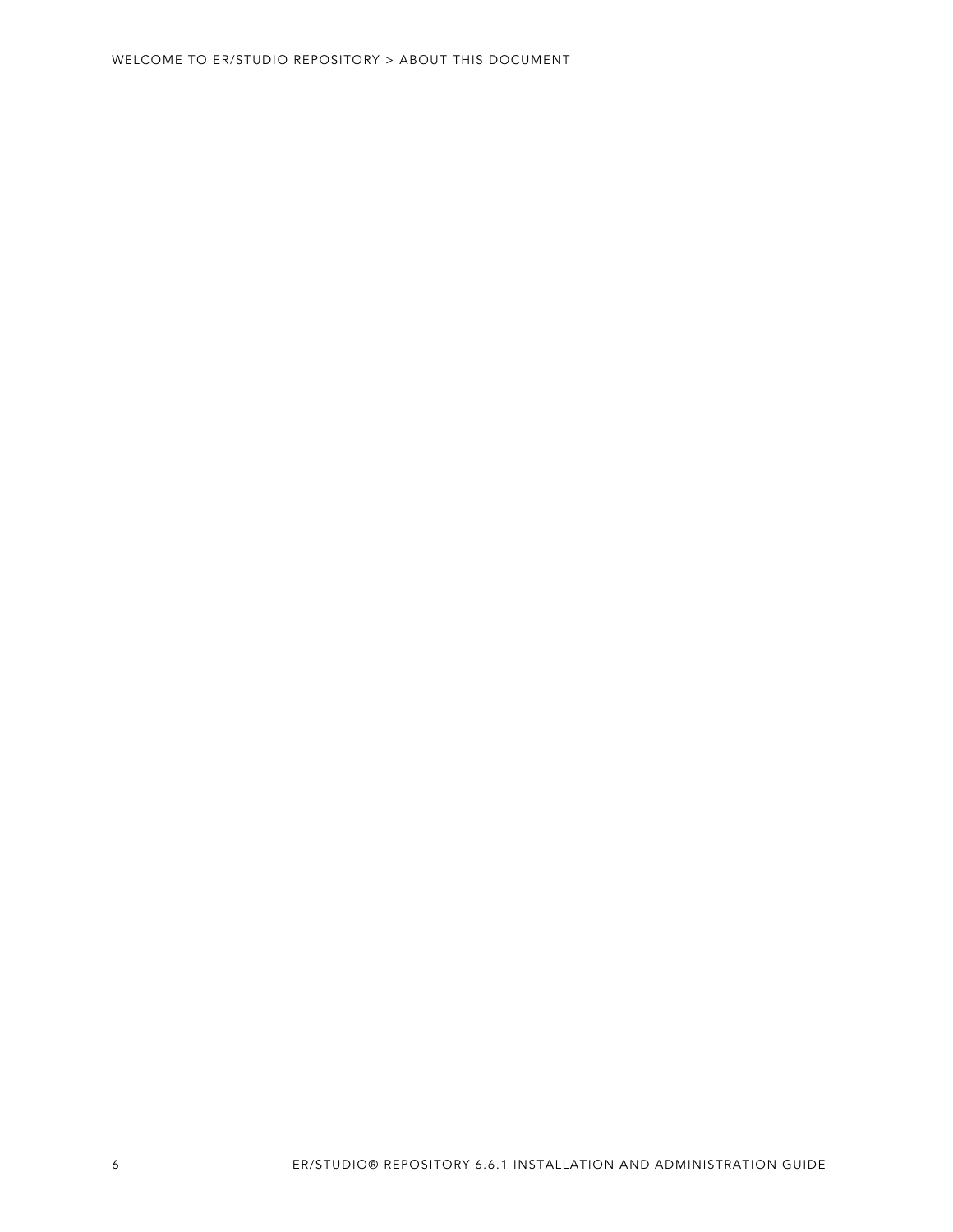# <span id="page-6-0"></span>ER/STUDIO REPOSITORY INSTALLATION

NOTE: The following information is for installation only. If you are upgrading ER/Studio Repository, please see the Readme at [docs.embarcadero.com](http://docs.embarcadero.com) for important upgrade information.

The server-side Repository provides for improved teamwork and enterprise collaboration. ER/ Studio Repository is included in the Enterprise edition of ER/Studio. ER/Studio Repository is comprised of two components:

- Repository Server: The link between ER/Studio Data Architect and the Repository database. The server is responsible for creating the SQL code necessary to query the database to retrieve data or to insert data into the database. The Repository Server consists of the following components:
	- Repository Communication Server
	- Repository Event and Dispatch Server
	- Repository Database Server
- **Repository Database**: Stores information about the Repository Diagrams and their objects.

This section is comprised of the following topics:

- [ER/Studio Repository Installation Checklist on page](#page-6-1) 7
- [System Requirements on page](#page-8-0) 9
- [Database Server Requirements on page](#page-9-0) 10
- [Planning for Repository Database Growth on page](#page-10-0) 11
- [Preparing to Install ER/Studio Repository on page](#page-10-1) 11
- [Installing the Repository on page](#page-12-0) 13
- [Connecting to the Repository on page](#page-13-0) 14
- [Changing the Repository Ports on page](#page-13-1) 14
- [Uninstalling ER/Studio Repository on page](#page-15-0) 16

# <span id="page-6-1"></span>ER/STUDIO REPOSITORY INSTALLATION CHECKLIST

Use the following checklist to ensure ER/Studio Repository is correctly installed and configured.

| Done | N/A | Requirements                                                                                                                         |
|------|-----|--------------------------------------------------------------------------------------------------------------------------------------|
|      |     | Download ER/Studio Enterprise, which includes the Repository.                                                                        |
|      |     | You can download a 14-day trial version of ER/Studio Enterprise, which you can license later, from<br>www.embarcadero.com/downloads. |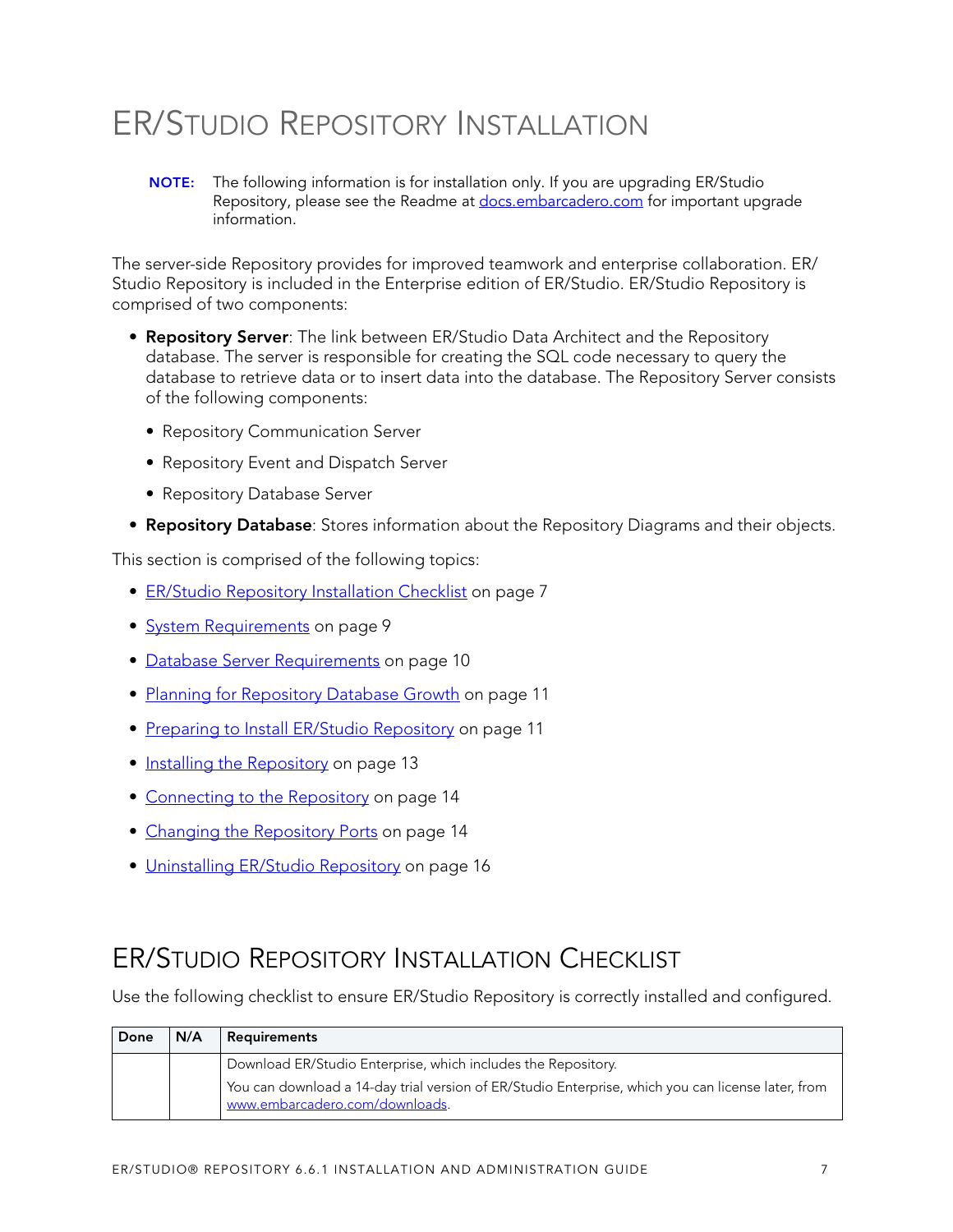| Done | N/A | Requirements                                                                                                                                |
|------|-----|---------------------------------------------------------------------------------------------------------------------------------------------|
|      |     | Review the ER/Studio ReadMe.                                                                                                                |
|      |     | For the most current installation and usage information, see the ReadMe at<br>docs.embarcadero.com.                                         |
|      |     | Ensure system compatibility.                                                                                                                |
|      |     | For system requirements, see <b>System Requirements</b> on page 9.                                                                          |
|      |     | Optimize the repository database.                                                                                                           |
|      |     | For information on how to optimize Repository performance, see Preparing to Install ER/Studio<br>Repository on page 11.                     |
|      |     | Plan for repository growth.                                                                                                                 |
|      |     | For information on how to estimate the required size of the Repository database, see Planning for<br>Repository Database Growth on page 11. |
|      |     | Install ER/Studio Repository                                                                                                                |
|      |     | For instructions on how to install the Repository, see Installing the Repository on page 13.                                                |
|      |     | Connect to the Repository                                                                                                                   |
|      |     | For instructions on how to connect to the Repository from ER/Studio Data Architect, see<br>Connecting to the Repository on page 14.         |
|      |     | Run and test ER/Studio Data Architect                                                                                                       |
|      |     | For instructions on how to use ER/Studio Data Architect, see the ER/Studio Data Architect<br>Evaluation Guide at docs.embarcadero.com.      |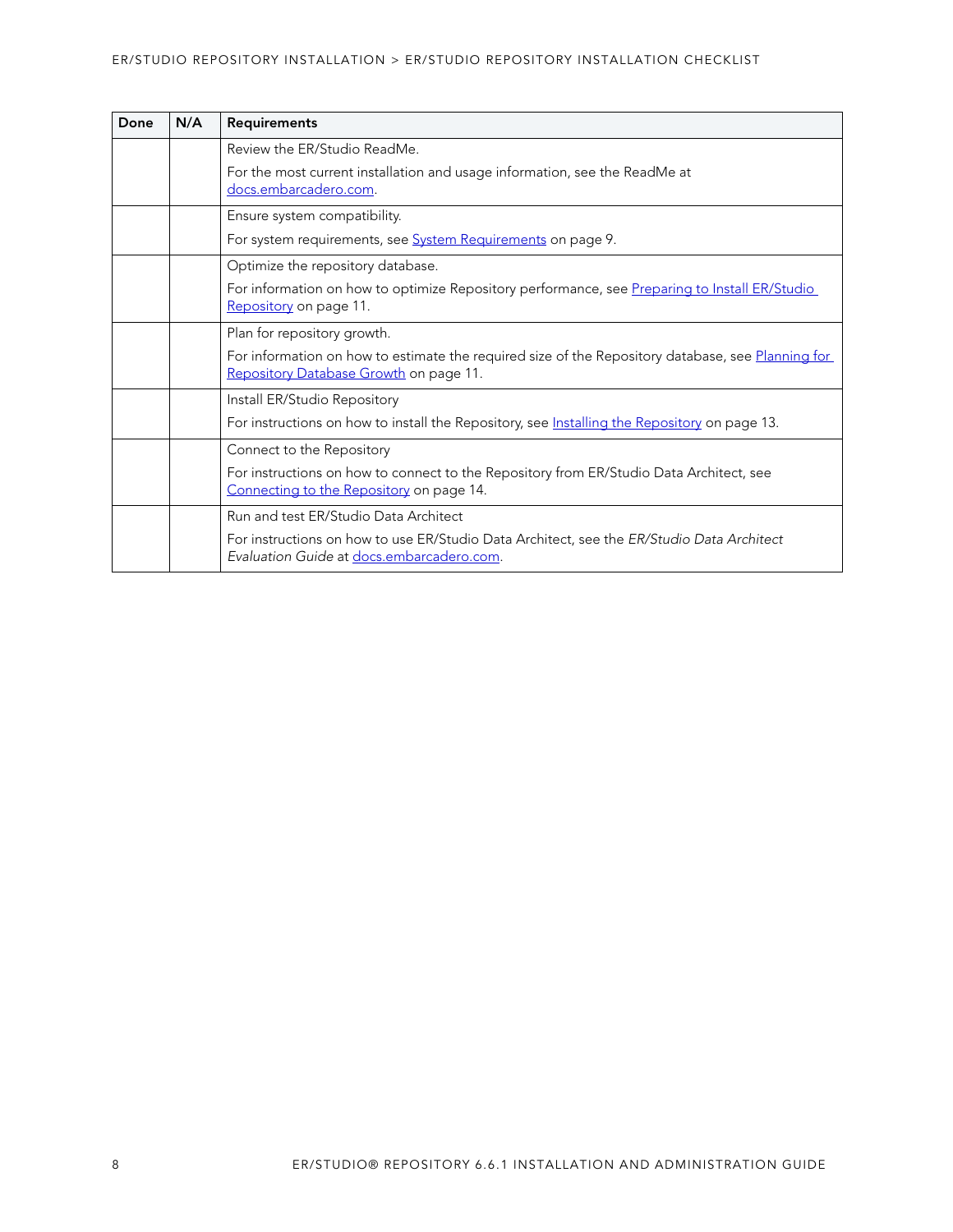# <span id="page-8-0"></span>SYSTEM REQUIREMENTS

Review the following requirements before you install ER/Studio Repository. Adhering to these requirements optimizes ER/Studio Repository performance.

|                         | <b>ER/Studio Repository Requirements</b>                                                                                       |                                                                                                                                                                                                   |  |
|-------------------------|--------------------------------------------------------------------------------------------------------------------------------|---------------------------------------------------------------------------------------------------------------------------------------------------------------------------------------------------|--|
|                         | <b>Repository Database Server</b>                                                                                              | <b>Repository Server</b>                                                                                                                                                                          |  |
| <b>Hardware</b>         | As required for your database platform                                                                                         |                                                                                                                                                                                                   |  |
| Processor               |                                                                                                                                | Dual core or higher                                                                                                                                                                               |  |
| <b>RAM</b>              |                                                                                                                                | 2 GB                                                                                                                                                                                              |  |
| Disk Space              |                                                                                                                                | 50 MB + additional DB growth                                                                                                                                                                      |  |
| DVD Reader              |                                                                                                                                | yes                                                                                                                                                                                               |  |
| <b>Operating System</b> |                                                                                                                                | Any of the following:<br>· Windows Server 2008 or 2012 (32-bit<br>and *64-bit modes)<br>$\bullet$ Windows 8/8.1<br>• Windows 7<br>• Windows Vista<br>• Windows XP<br>· Windows 2003 (32-bit mode) |  |
|                         |                                                                                                                                | For 64-bit configurations, the 32-bit<br>database client libraries are required.                                                                                                                  |  |
| Software                | Transaction Control Protocol (TCP) up<br>and running<br>Western European character set<br>(UNICODE and UTF8 are not supported) | TCP up and running                                                                                                                                                                                |  |
|                         | Supported DBMS (see Database Server<br>Requirements on page 10)                                                                |                                                                                                                                                                                                   |  |
| <b>Privileges</b>       | DBMS privileges to create objects on the<br>server                                                                             | DBMS privileges to create objects on the<br>server                                                                                                                                                |  |
|                         | Local administrator privileges                                                                                                 | Local administrator privileges                                                                                                                                                                    |  |

NOTE: The hardware requirements are based on an ER/Studio Repository installation with five to 10 users. For more than 10 users, ensure your hardware surpasses the previously stated hardware requirements to accommodate the number of transactions that increase as the number of users increases.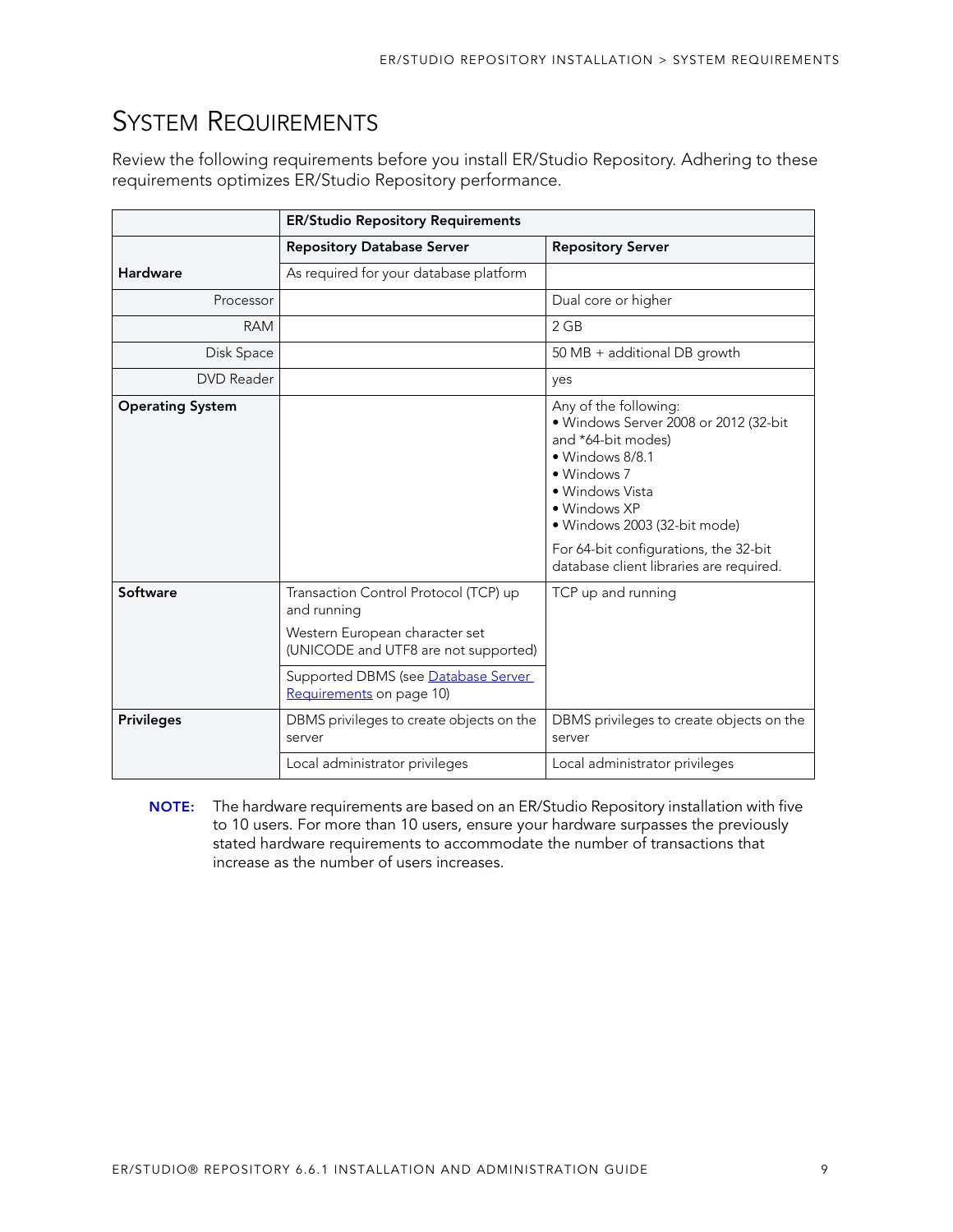# <span id="page-9-1"></span><span id="page-9-0"></span>DATABASE SERVER REQUIREMENTS

The following table lists the databases the Repository supports. In order for the Repository to communicate with the database, the machine running the Repository must also have the corresponding RDMS client utility installed. The RDMS client utilities must also be installed on the machine running ER/Studio Data Architect if you want to use ER/Studio Data Architect to reverse engineer databases originating at any of these platforms.

| <b>ER/Studio Repository Database Server Requirements</b> |                                                       |  |
|----------------------------------------------------------|-------------------------------------------------------|--|
| <b>Supported Repository DBMS</b>                         | <b>Corresponding RDBMS Client Utility Software</b>    |  |
| IBM DB2 Universal 9.x, 10.x Server                       | Corresponding version of IBM DB2 UDB Client Utilities |  |
| Microsoft SQL Server 2005 - 2014                         | Corresponding version of SQL Server Client Access     |  |
| Oracle 10g, 11g and 12c                                  | Corresponding version of Oracle Client Utilities      |  |

#### Important Notes

- ER/Studio Repository has been certified to work with the above database platforms using 32-bit versions of the database client software. The 64-bit clients are not supported.
- If you install the ER/Studio Repository Server and the ER/Studio Repository database on the same machine, consider surpassing the hardware requirements described previously.
- You must use ER/Studio Data Architect 9.x or later with ER/Studio Repository 6.x.
- If you are upgrading ER/Studio Repository and are also using ER/Studio Portal, upgrade ER/ Studio Portal to the latest version.
- The RDBMS Client Utility software must be installed before installing the Repository server.
- If you are using Microsoft SQL Server and use case-sensitive nomenclature, you may get connection error messages from the Repository. To avoid this, create an empty database with a non-case-sensitive character set (such as Latin\_General\_CI\_AS), then initialize the database with the Repository Database Maintenance utility.
- For an IBM DB2 UDB 7.x server, the machine where your DB2 instance resides must have the C++ compiler for the Stored Procedures to work correctly.
- For all versions of an IBM DB2 UDB server, to ensure optimal Repository performance, you must have a user temporary tablespace and the database must be tuned so it does not run out of memory or log space. For more information, see Preparing to Install ER/Studio [Repository on page](#page-10-1) 11.
- For all versions of IBM DB2 UDB server, the client connection to the Repository database must be registered as a system ODBC Data Source. The data source name must match the Database Alias specified in the client connection.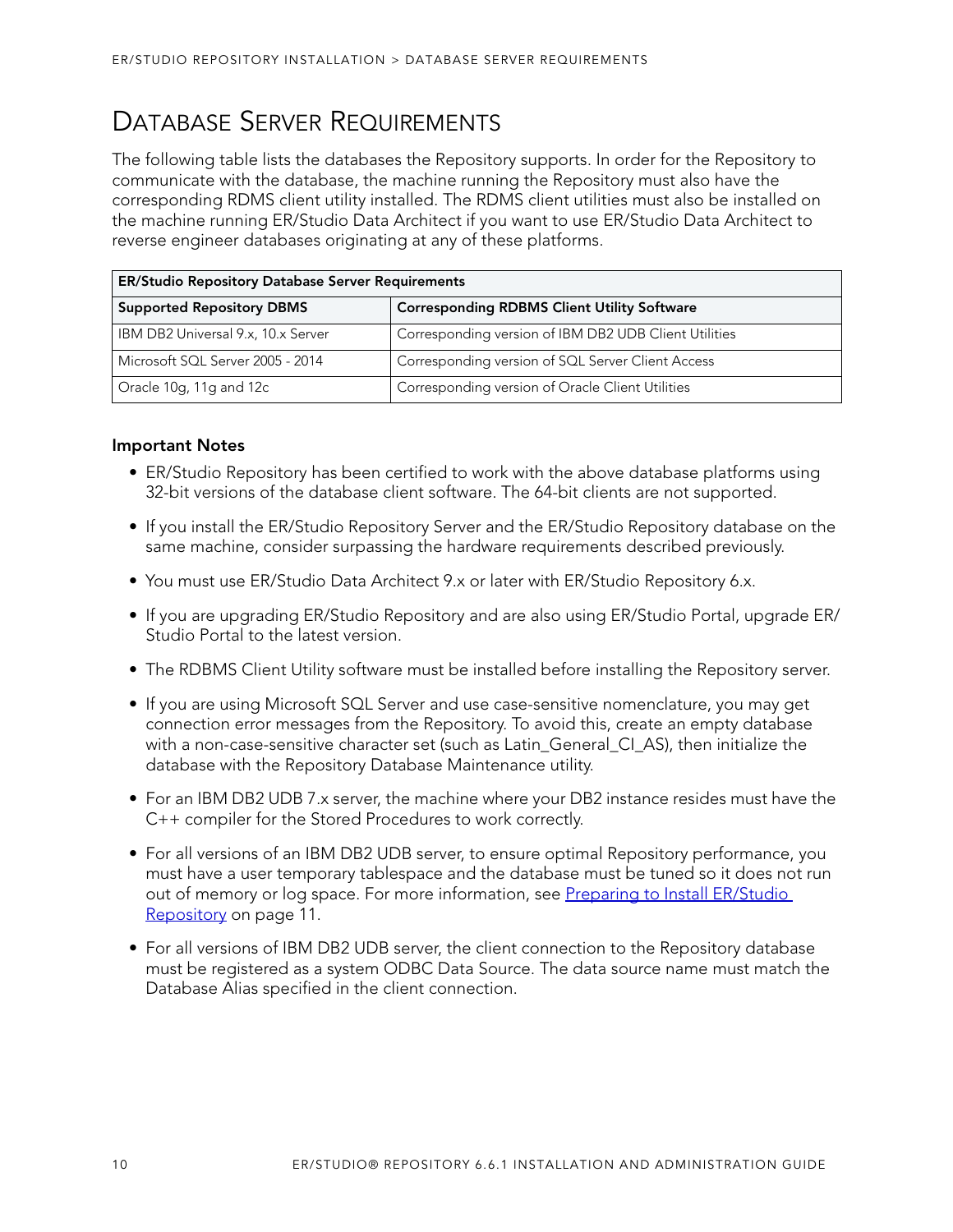# <span id="page-10-0"></span>PLANNING FOR REPOSITORY DATABASE GROWTH

Regardless of the platform, allocate at least 300 MB of space to the database and implement auto extend so that the database can accommodate increases in the size and number of models. Also, allocate 50 MB of space to the database log file.

The table below describes the initial size of some sample Repository databases before any diagrams are added, and the approximate database sizing for sample small, medium, and large diagrams.

| <b>RDBMS</b>         | Initial Size (MB) | Small Diagram (MB) | <b>Medium Diagram (MB)</b> | Large Diagram (MB) |
|----------------------|-------------------|--------------------|----------------------------|--------------------|
| Oracle 8             |                   | 0.5                | 14                         | 64                 |
| Microsoft SQL Server | 7.8               | 0.7                | 14.7                       | 40.9               |
| <b>IBM DB2 UDB</b>   | 3.2               | 0.8                | 14.6                       | 50                 |

The table below describes the characteristics of small, medium, and large sample diagrams:

| <b>Sample Diagrams</b> | <b>Entities</b> | <b>Attributes</b> | <b>Views</b> | <b>Relationships</b> | DM1 File Size (KB) |
|------------------------|-----------------|-------------------|--------------|----------------------|--------------------|
| Small                  | 22              | 125               |              | 20                   | 184                |
| Medium                 | 302             | 2516              | 32           | 606                  | 2153               |
| Large                  | 722.            | 10629             |              | 1542                 | 6967               |

To ensure the Repository is installed correctly, see the following:

- [Preparing to Install ER/Studio Repository on page](#page-10-1) 11.
- [Installing the Repository on page](#page-12-0) 13.
	- NOTE: If you are installing ER/Studio Repository 6.x, install ER/Studio Data Architect 9.x or later. Previous versions of ER/Studio Data Architect are not compatible with ER/Studio Repository 6.x.

# <span id="page-10-1"></span>PREPARING TO INSTALL ER/STUDIO REPOSITORY

## For Microsoft SQL Server

If you are using Microsoft SQL Server and case-sensitive nomenclature, you may get connection error messages from ER/Studio Repository. To remedy this, create an empty database with a non-case-sensitive character set (such as Latin1\_General\_CI\_AS), then initialize the database with the Repository utility. Also, ensure you are using Mixed Authentication for server security.

## For IBM DB2 for LUW

If ER/Studio Repository will be stored on IBM DB2 for LUW, perform the following procedures to ensure optimal Repository performance: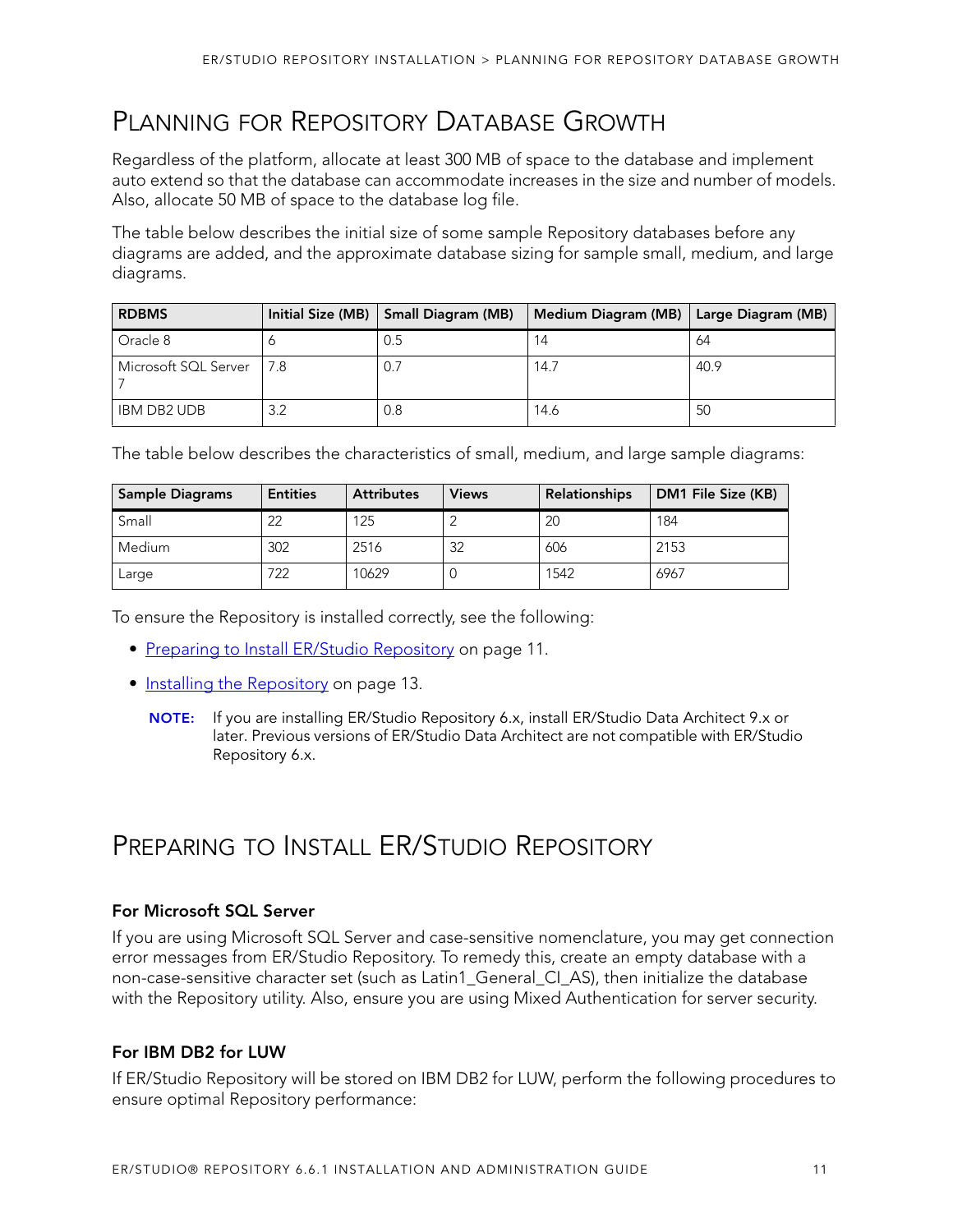- [Creating an IBM DB2 for LUW User Temporary Tablespace on page](#page-11-0) 12.
- [Tuning the IBM DB2 for LUW Database on page](#page-11-1) 12.

## <span id="page-11-0"></span>CREATING AN IBM DB2 FOR LUW USER TEMPORARY TABLESPACE

The DB2 UDB database must have a user temporary tablespace with at least a 4 KB page size to create the temporary tables.

- TIP: Use a system-managed user temporary tablespace because when managed by the system the user temporary tablespace can grow automatically.
- TIP: You can use DBArtisan to create a system managed user temporary tablespace.

Create a user temporary tablespace using the tool of your choice or you can use the following  $SOL:$ 

NOTE: Before you run this script, modify the path for the container.

```
CREATE USER TEMPORARY TABLESPACE REPOTEMP
        PAGESIZE 4096
        MANAGED BY SYSTEM
       USING('D:\DB2\NODE0000\SQL00002\SQLT0004.0') 
 // here you specify the physical location of the table space 
        EXTENTSIZE 32
        PREFETCHSIZE 16
        BUFFERPOOL IBMDEFAULTBP
        OVERHEAD 24.10
        TRANSFERRATE 0.90
   ;
```
## <span id="page-11-1"></span>TUNING THE IBM DB2 FOR LUW DATABASE

This procedure tunes the DB2 database so that it does not run out of memory and log space.

- 1 Increase the application heap size and application control heap size to 2048  $\times$  4KB.
	- TIP: To increase the application heap size, right-click the database in the DB2 Control Center, and then click Configure. Then, switch to Performance and modify the values for Application Heap Size (applheapsz) and Application Control Heap Size (appctlheapsz).
- 2 Increase the log file space to  $10,000 \times 4$  KB (or 40 MB).
- 3 Change the number of primary and secondary log files from 3 and 2, to 10 and 10. This provides for a total of 400 MB of primary log space, which should be sufficient for medium to large diagrams.
	- TIP: To increase primary and secondary log file sizes, use the Logs tab of the Database Configuration page in the IBM Control Center.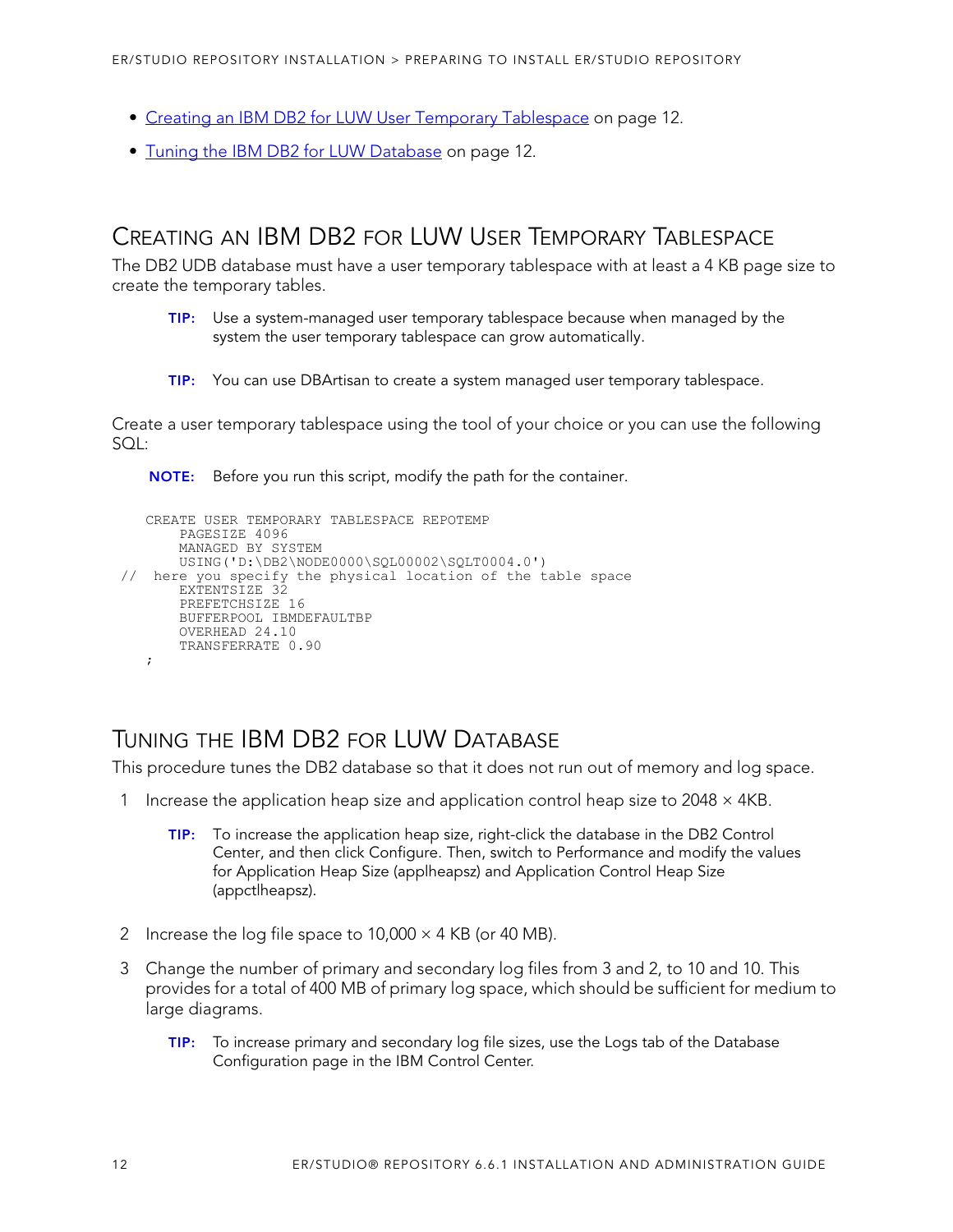## <span id="page-12-0"></span>INSTALLING THE REPOSITORY

NOTE: You need an account on the DBMS server Database with administrator privileges to create a new Repository database.

- 1 Log on to Windows with local administrator privileges.
- 2 Start the Repository 6.x installation program.
- 3 Walk through the installation wizard.

The options are straightforward, but make sure you choose the following option:

## • Create new Repository database

#### **Notes**

The installation adds tables, indexes, views, and stored procedures. The installer is for the most part self-explanatory. Follow the instructions on screen. The following are notes for those parts that require additional explanation:

- **Database name**: To install a Repository server on a DBMS server that already has a Repository server installed on it, enter a unique database name for the new server. Any changes to the database name are also applied to the data and log file names.
- Automatic Growth for Microsoft SQL Server 7.0 or later: To allow for automatic growth of the database file, click Allow Growth, and then enter a Growth Rate. Express the growth rate as either a percentage of the current database size or the number of MB to add to the database when the database is becoming full. Select the maximum size of the file as either Unlimited or click SIze, and then enter the maximum file size in MB.
- Use the **New Oracle User** dialog to create a new user and provide temporary tablespace information for the user. The dialog is self-explanatory, except for the following user identification options:
	- Password: If selected, indicates that Oracle should identify the user with the password provided.
	- **Externally**: If selected, indicates that Oracle should verify the database user name against an existing operating system user name.
	- Globally: If selected, indicates that Oracle will permit access to the user by obtaining user name and password information from the security domain central authority. This option is only available for Oracle 8.
- Error Log Viewer: The Error Log View appears if there is a problem creating your Repository database. If you get an error, review the Repository Database requirements to make sure you meet them. For further assistance with creating your Repository Database, contact Embarcadero Technologies Technical Support.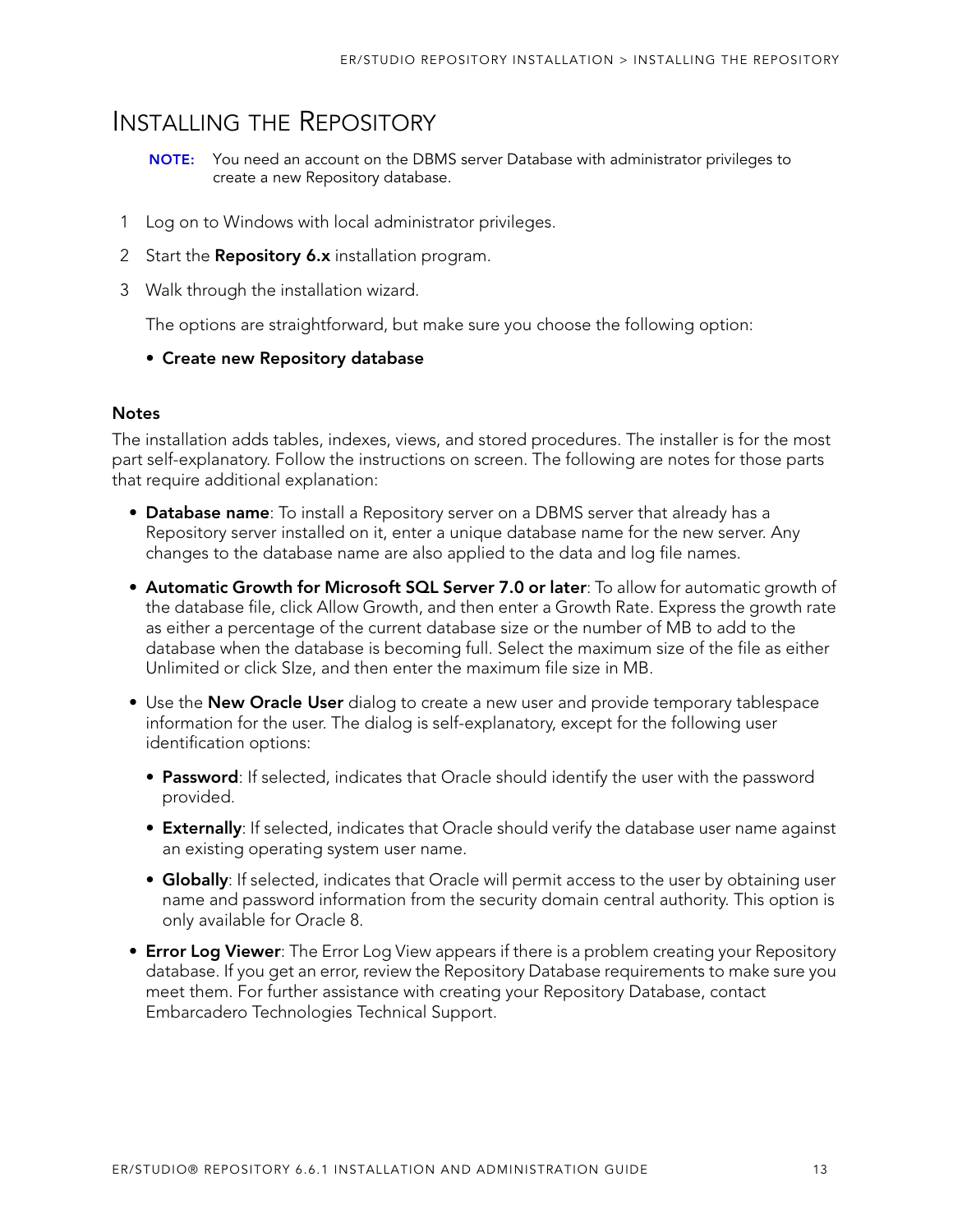# <span id="page-13-0"></span>CONNECTING TO THE REPOSITORY

- 1 Start ER/Studio Data Architect or ER/Studio Viewer.
- 2 From the Main menu, choose Repository > Repository Options.
- 3 In the Server Machine field, type the host name or IP address of the Repository server machine, and then click OK.
- 4 Log on to the Repository as follows:

Choose **Repository > Log In**, enter your user name and password, and then click  $OK$ .

You are now ready to use ER/Studio Data Architect with ER/Studio Repository. For details on using ER/Studio Repository, see the ER/Studio Data Architect User Guide at [docs.embarcadero.com](http://docs.embarcadero.com).

# <span id="page-13-1"></span>CHANGING THE REPOSITORY PORTS

To change the ports that the "server" listens on you will need to add the following registry keys on the machine that the Repository Application Server is running on.

These are the registry keys that need to be set.

• On 32-bit Operating System:

HKEY\_LOCAL\_MACHINE\SOFTWARE\Embarcadero\Repository\Database\RepoServer Port

HKEY\_LOCAL\_MACHINE\SOFTWARE\Embarcadero\Repository\Database\RepoProbe Port

• On 64-bit Operating System:

HKEY\_LOCAL\_MACHINE\SOFTWARE\Wow6432Node\Embarcadero\Repository\Database\Rep oServer Port

HKEY\_LOCAL\_MACHINE\SOFTWARE\Wow6432Node\Embarcadero\Repository\Database\ RepoProbe Port

These are DWORD values and you just need to enter in the port number as a decimal value. You will need to restart the services after setting the values.

On the client side, in ER/Studio you can use menu **Repository > Repository Properties**, change to the Server tab page and specify the ports that the client communicates on. The options will be greyed-out if you are already logged in to a repository. The register value RepoServer Port mentioned before corresponds to the **Communication Port** listed on the server tab page. The register value RepoProbe Port corresponds to the Identification Port listed on the server tab page.

The identification port uses a UDP broadcast to identify running Repository servers that can be connected to in order to provide a list to the user (for example, the list in the **Repository >** Options dialog). This is optional and should not cause any issues if it is unavailable.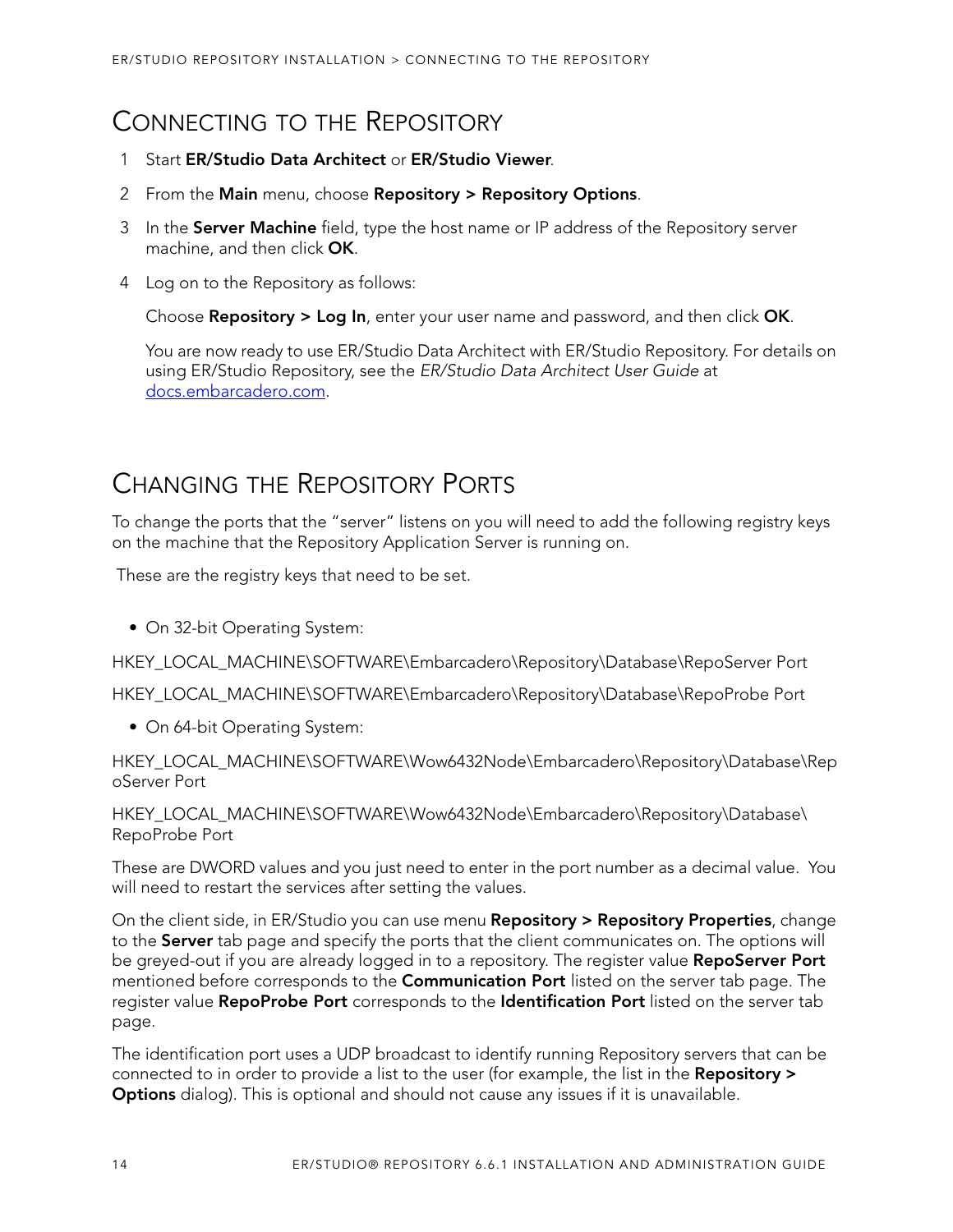The communication port provides all communication between the ER/Studio client and the Repository server services, such as login requests, get diagram requests, checkout/checkin requests, event updates, and any other operations requiring information from the Repository. All communication is initiated by the client via TCP/IP. This port is required for use of the Repository, although it can be changed to a different port number if necessary.

Note on SSL: The SSL port works like the Communications port, except all traffic is encrypted via SSL. The Repository listens on both the SSL port and the Communication port for connections. If a user chooses to use SSL in ER/Studio, then the connection will be made to the SSL port on the server rather than the Communication port for all repository operations. To enable SSL and configure the port you can use menu Repository > Repository Properties.

The registry key that stores this port number can be found on the client machine is **RepoSSL** Port and is under:

HKEY\_CURRENT\_USER\Software\Embarcadero\ER/Studio Data Architect x.x\Repository

Where x.x is the version of ER/Studio Data Architect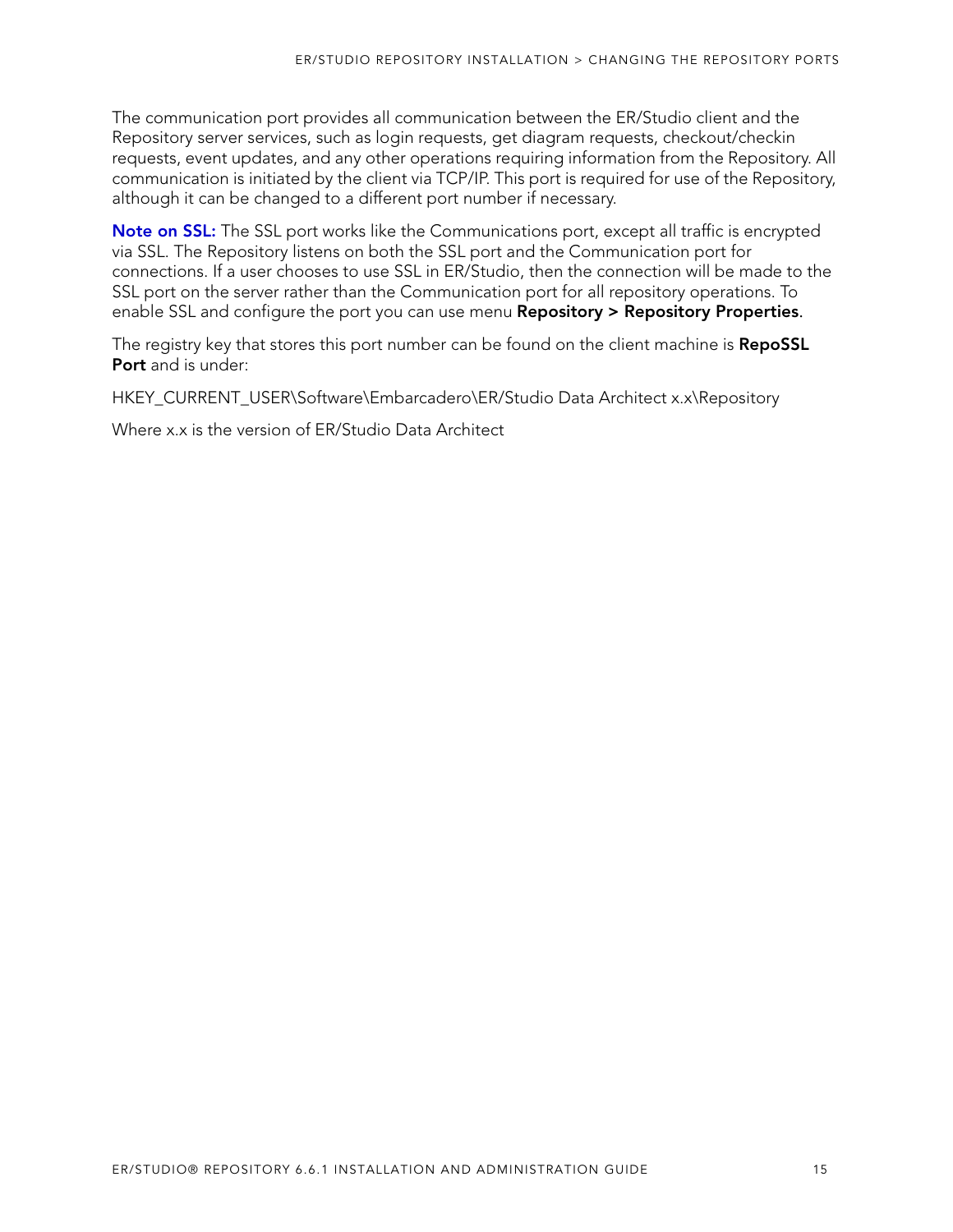# <span id="page-15-0"></span>UNINSTALLING ER/STUDIO REPOSITORY

From the Windows Add or Remove Programs Control Panel, select Embarcadero Repository X.X, click Remove, and then follow the prompts to remove all ER/Studio Repository components.

NOTE: This does not remove the Repository database. The database administrator must remove the Repository database.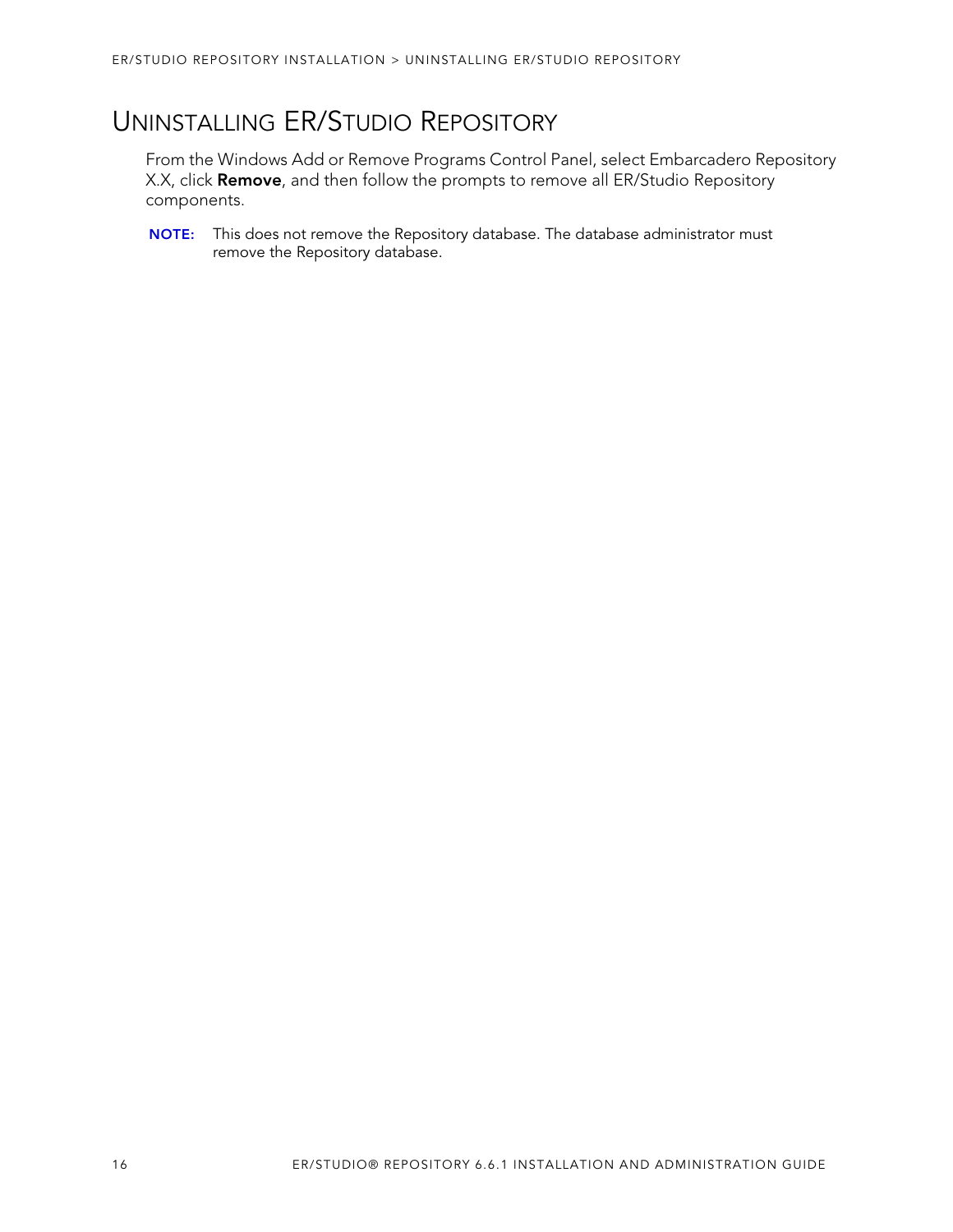# <span id="page-16-0"></span>ER/STUDIO REPOSITORY ADMINISTRATION

This section is for the person who installed ER/Studio Data Architect (ER/Studio DA) and who is now configuring ER/Studio DA or administering ER/Studio Repository databases. It contains the following topics:

- [Understanding and Maintaining the Repository on page](#page-16-1) 17
- [Managing Repository Files on page](#page-18-2) 19
- [Establishing Security for the Repository on page](#page-23-1) 24

## <span id="page-16-1"></span>UNDERSTANDING AND MAINTAINING THE REPOSITORY

This section includes the following topics:

- [Repository Architecture and Design on page](#page-17-0) 18
- [Contingency Planning on page](#page-21-0) 22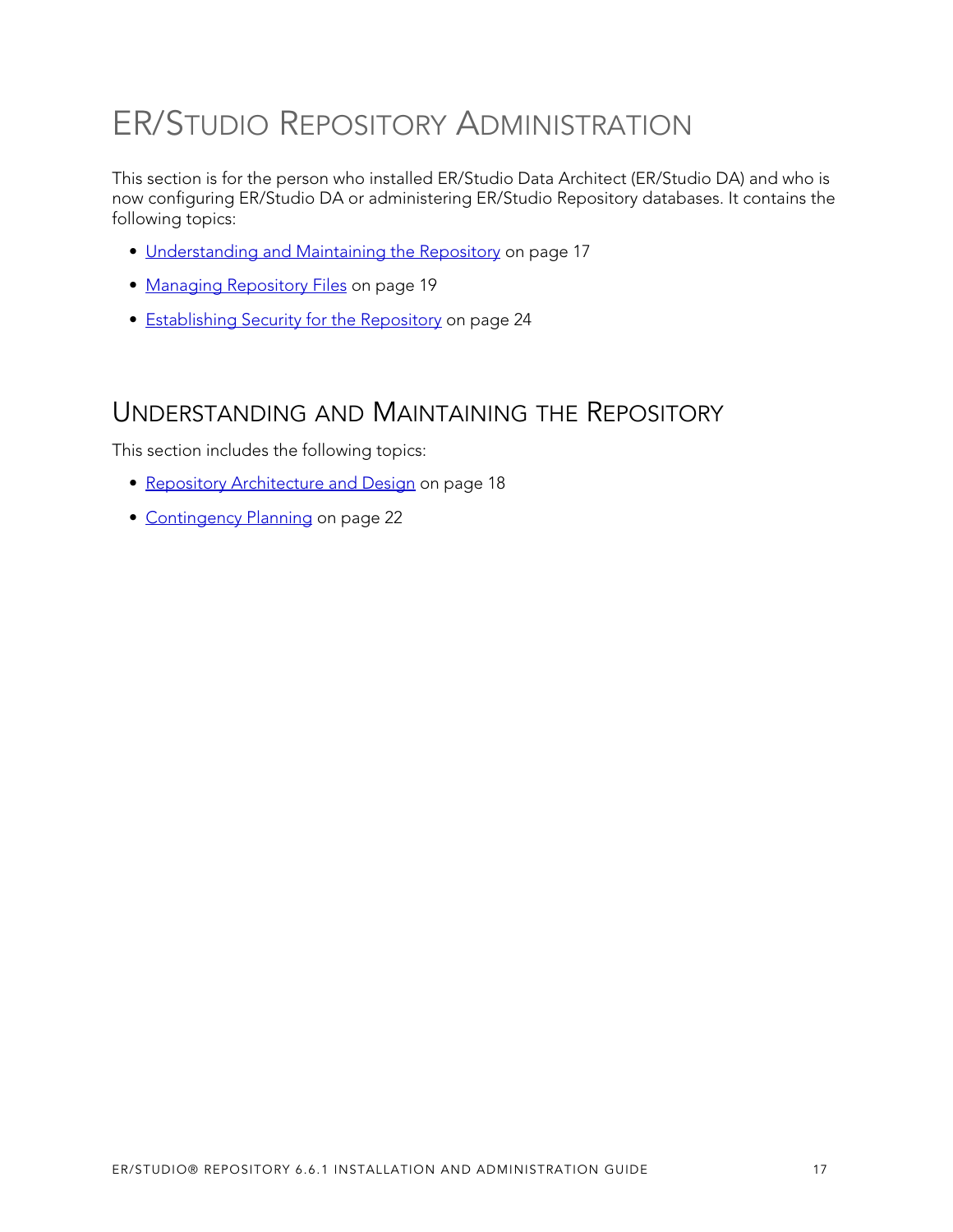# <span id="page-17-0"></span>REPOSITORY ARCHITECTURE AND DESIGN



The Repository relies on a native client connection and the TCP/IP protocol to send and receive information between ER/Studio DA, the Repository Server, and the Repository Database. Communications between the client and server are secure. SSL support in the client and repository allows you to specify the common URL and port to support secure communications between the client and the repository.

There is a metadata diagram of the Repository schema in the System Models directory (Repository300MetaModel.dm1). It includes relationships between entities as documentation whereas the actual database, for performance reasons, does not include FK constraints. The file shows the propagation chain which could be helpful for writing queries to run against the Repository.

For a complete list of software and installation requirements, and supported Repository Databases, see the **Database Server Requirements** on page 10.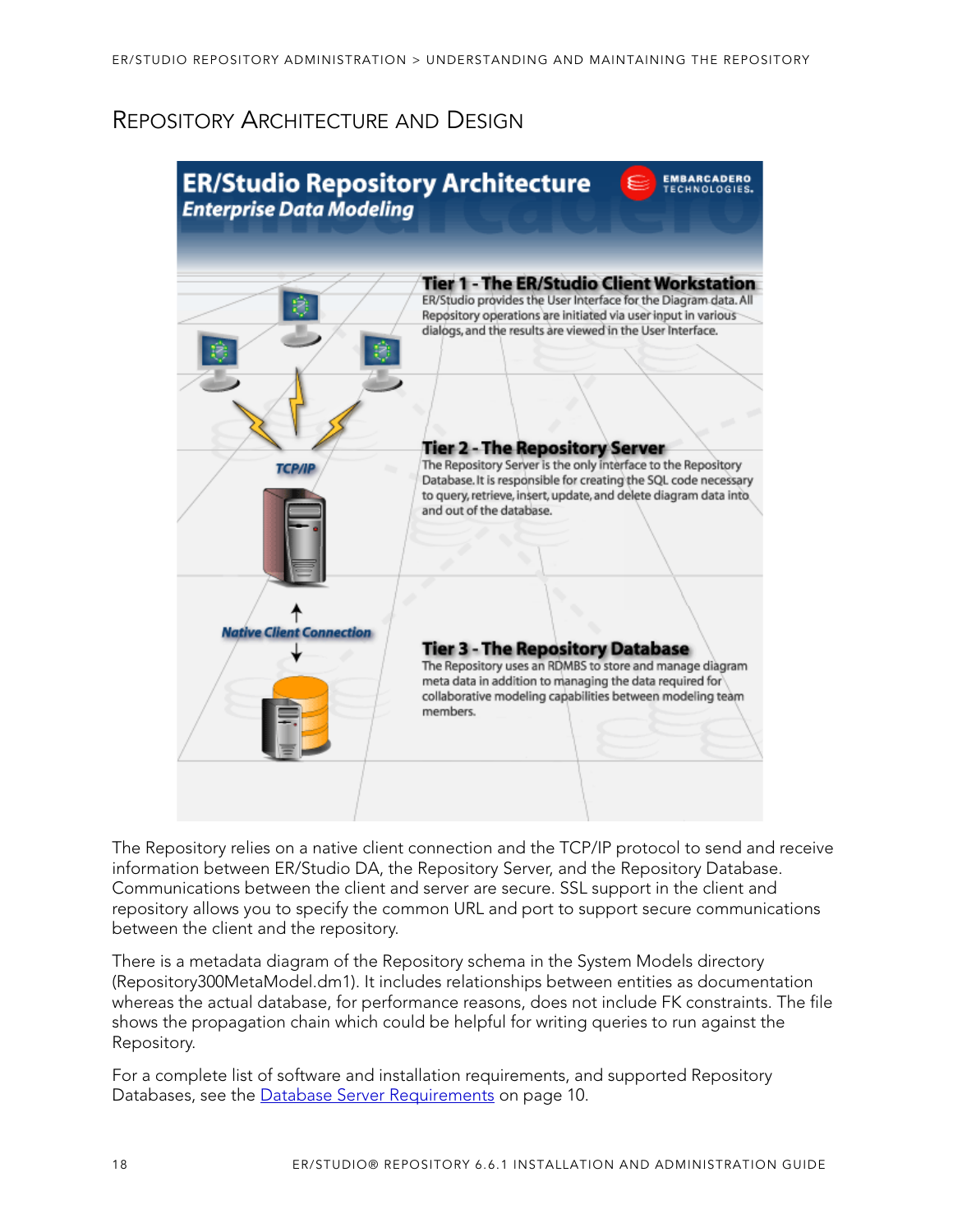## <span id="page-18-0"></span>REPOSITORY CLIENT

ER/Studio DA provides the user interface for the Diagram data stored in the Repository. The ER/ Studio Repository menu gives you access to all Repository functions and features. To access and use the Repository, you must have ER/Studio DA running.

From the Repository tab, you can access Repository metadata, search and create reports through the ER/Studio Portal.

## <span id="page-18-1"></span>REPOSITORY SERVER

The Repository Server links ER/Studio DA to the Repository Database. The Repository Server contains the SQL code necessary to query the database to retrieve data or to insert data into the database. The Repository Server runs this code when it receives a request to execute an operation that requires it to read data in the database and return the appropriate information and when it receives a request to execute an operation that requires it to write new data to the database.

NOTE: Because the Repository Server is responsible for inserting data into the database, and retrieving data from the database, you can only have one Repository Server for each Repository Database.

The Repository Server manages the state of the Repository data, which it stores in the Repository database. It records modeling change operations as requested by ER/Studio DA users.

When the server receives a request, it does the following:

- 1 Checks to make sure the user has the necessary permissions to perform the operation.
- 2 If the operation requests data from the Repository database, the server retrieves the data from the database and sends it to the ER/Studio DA instance from which the request originated.
- 3 If the operation attempts to store data in the Repository database, the Repository Server writes the data out to the database.
- 4 Notifies all ER/Studio DA "clients" of the new state of the Repository and sends them the appropriate information to update the displays.

# <span id="page-18-2"></span>MANAGING REPOSITORY FILES

The Repository Server installation includes several folders, described below. Depending on your configuration options, particularly if the -deleteoff option is set on your server, you may want to manually remove older files collecting in your Repo In/Out folders as described here.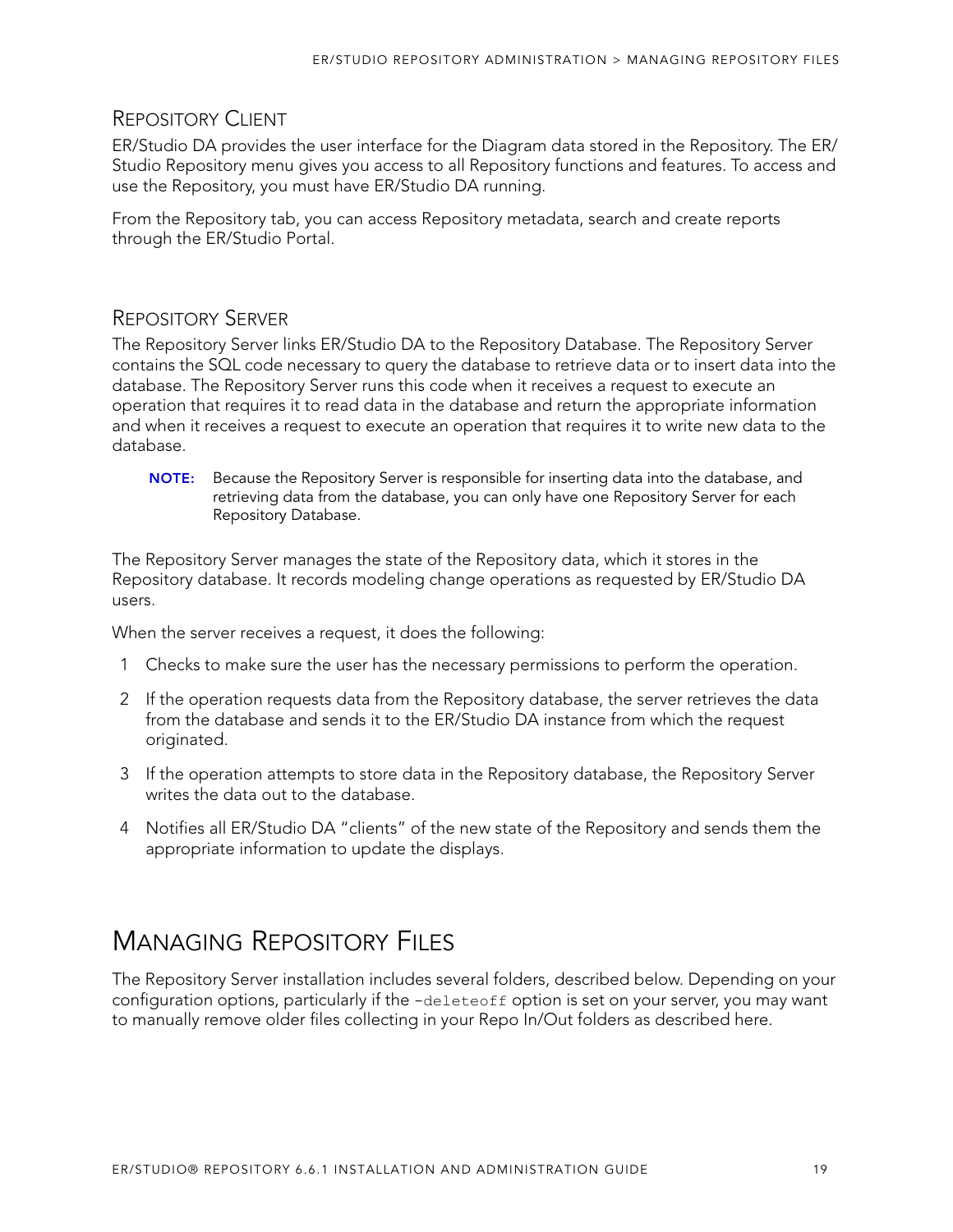It is always safe to delete a .pri or .pro file. It is safe to delete any files with old dates since the files are generally processed immediately upon being written to the directory. This applies to .out and .err files. Files with a .in extension should not be deleted and should not be in the folders for more than the time it takes to process them, unless the Repo Services have been stopped.

| Folder     | <b>Description</b>                                                                                                                                                                                                                                                                                                                                   |  |
|------------|------------------------------------------------------------------------------------------------------------------------------------------------------------------------------------------------------------------------------------------------------------------------------------------------------------------------------------------------------|--|
| Repository | This folder contains the Repository subfolders, listed below. It also contains the executable<br>files for the three Repository services, along with the Repository Server Licensing application, a<br>copy of the license agreement, and a copy of a compiled help file that contains information<br>about installing and licensing the Repository. |  |
| Logs       | This folder is a subdirectory of the Repository folder. It is used to store log files that are used by<br>each of the Repository services to store information about events or transactions.                                                                                                                                                         |  |
| Repoln     | Stores the request files received from an ER/Studio DA client until they are processed by the<br>server. If you have older files collecting here:                                                                                                                                                                                                    |  |
|            | 1. Open the directory in the Windows Explorer.                                                                                                                                                                                                                                                                                                       |  |
|            | 2. Sort the files by Date Modified with the oldest files at the top.                                                                                                                                                                                                                                                                                 |  |
|            | 3. Select all files starting from the top and stopping wherever you feel safe. A good idea is to<br>select all files modified before the current day.                                                                                                                                                                                                |  |
|            | 4. Delete those files.                                                                                                                                                                                                                                                                                                                               |  |
| RepoOut    | Stores files being sent from the Repository server to the ER/Studio DA client until they are<br>processed.                                                                                                                                                                                                                                           |  |

When installing the Repository, you can install the server and database on the same machine, or on different machines. Regardless of where you install each component, we recommend that you do a full backup of both components on a regular basis.

## <span id="page-19-0"></span>REPOSITORY DATABASE

The Repository uses a database to store information about the Repository Diagrams and their objects. The database is updated each time a user checks out, checks in, adds, or deletes any element of a Diagram. In addition, the Repository database stores the history of certain Repository operations, as well as all security rules and data.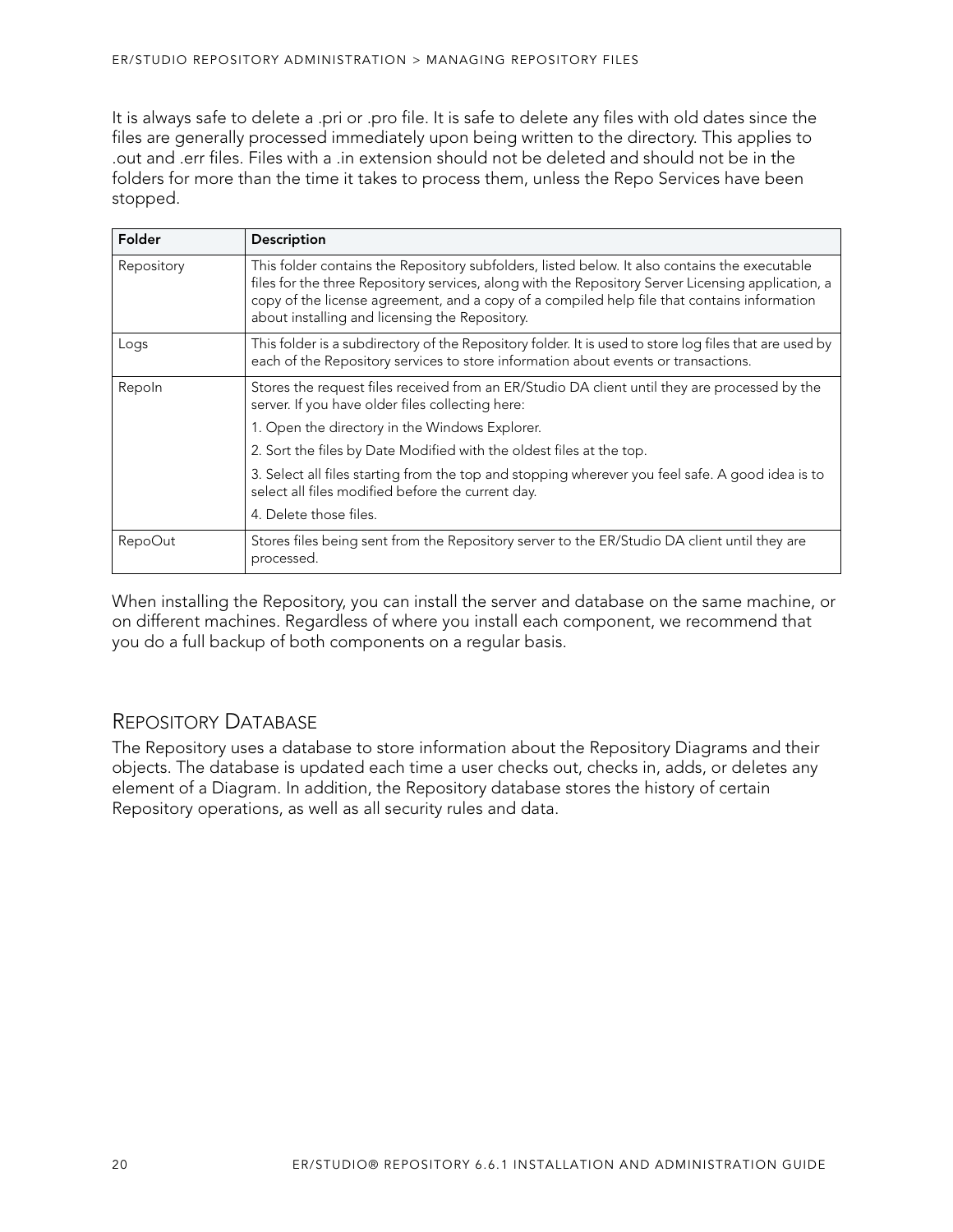- **CAUTION:** Do not directly update Repository tables because the database is a transactional system designed to handle collaborative model use. Updating the Repository database outside of ER/Studio DA can corrupt the data. The SQL scripts in the Embarcadero\Repository\Utilities\MasterScripts and SQLScripts directories are used by the Repository within ER/Studio DA and should be used outside ER/Studio DA only at the request and under the guidance of Embarcadero Support.
	- NOTE: You can query the data and select data from the Repository for reporting purposes. Commonly used SQL scripts in the Embarcadero\Repository\Utilities\QueryScripts and Embarcadero\ERStudio Data Architect X.X\SQLCode\Repo\_Queries directories have been provided for your convenience. However, you can create your own scripts and to help you do this, a meta model is provided in the \Program Files\Embarcadero\ERStudio Data Architect X.X\System Models directory.

## <span id="page-20-0"></span>MOVING THE REPOSITORY

The following describes how you can move the Repository server and database to a new machine or to a new database platform.

- 1 Backup the current Repository database or export the current Repository database schema, depending on the DBMS platform.
- 2 Restore the database on the new Repository database server.
- 3 Install the Repository application server on a new machine if necessary.
- 4 Run the program "ERStudio Repository Database Maintenance" on the machine where the new Repository application server is installed.
- 5 Choose the option "Connect to an existing ER/Studio Repository database".
- 6 Specify the connection information for the new database.
- 7 If necessary, provide the new hostname to Repository users so they can connect to the new Repository.

## <span id="page-20-1"></span>OPTIMIZING REPOSITORY PERFORMANCE

The following tips can help optimize the performance of the Repository:

• Dedicated Server: The performance of the Repository is directly affected by the number and size of diagrams and the size of the data transfers between the client and the Repository. We recommend using a dedicated server for the Repository, unless you're using industrial-strength hardware such as multi-processor rack servers that can manage many applications simultaneously.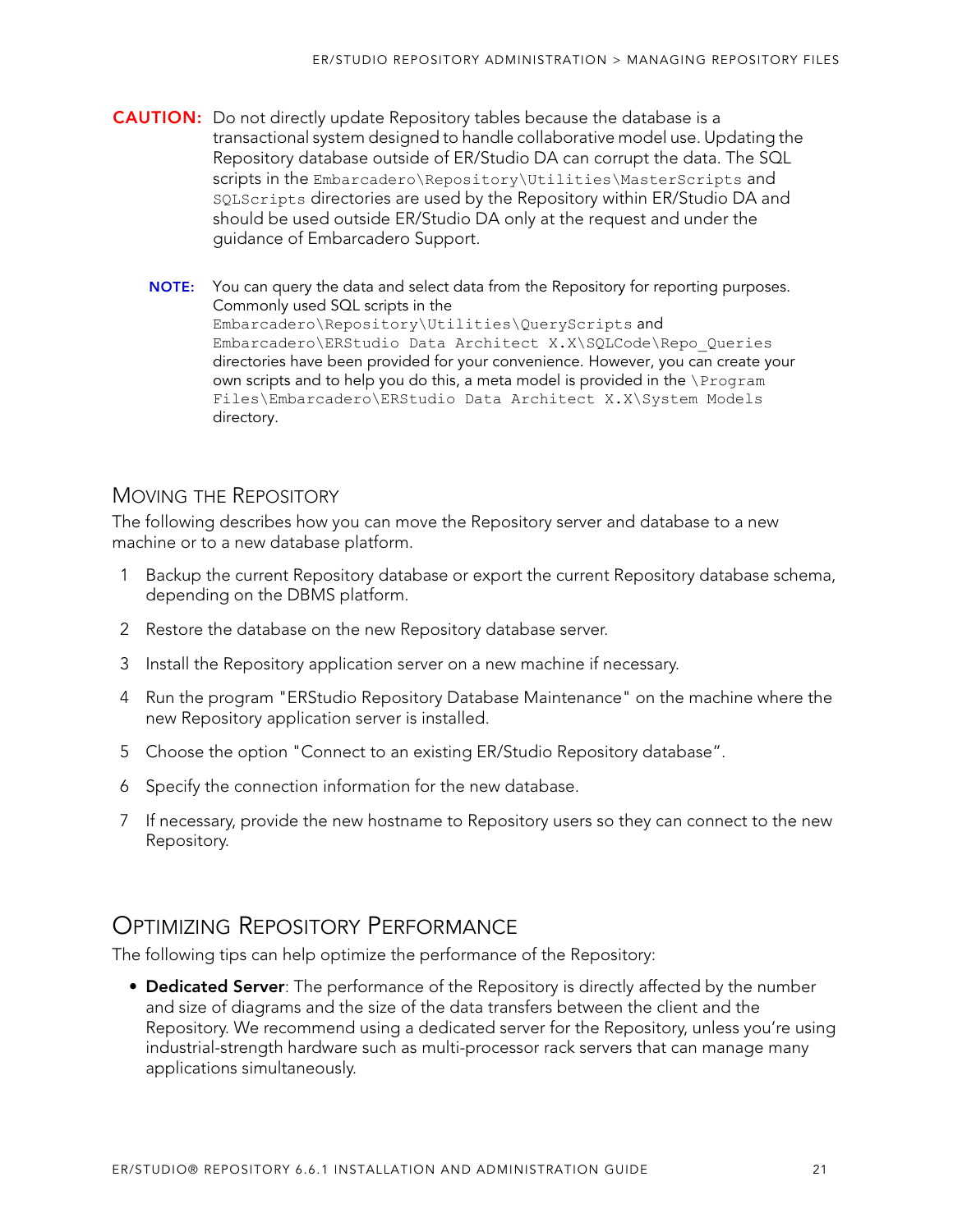- **Separate the Repository Server from the Repository Database:** The Repository Server and Repository Database do not have to reside on the same machine, however such a configuration may reduce wait times due to reduced contention. If you decide to separate the Repository Server and the Repository Database, for optimal performance, the Server should reside in the same physical local as the users.
- **Clearing Repository Folders:** On the Repository Server machine there are RepoIn and RepoOut folders in the  $\ldots$   $Embarcadero\Reepository\ folder. Sometimes network$ problems cause entries to be created in these folders. Many files in these folders can hinder Repository performance. Periodically purging the files in these folders should be done frequently, such as nightly, when no one is connected to the repository.
- **Anti-Virus**: Disabling scanning of Repository files and folders will prevent the anti-virus software from interfering with Repository operations. Since the Repository writes and deletes files in the RepoIn and RepoOut folders in the \...\Embarcadero\Repository\ folder, it is recommended to disable any anti-virus scanning of those folders on the server machine. The Repository also writes temporary files with the extensions .IN and .CNL to the installation folder and on older versions these were written to Windows\System32. It is recommended to disable scanning of files with those extensions in that folder.
- For Oracle environments:
	- Separate Tablespaces: Create separate tablespaces for Repository tables, ERSTUDIO DAT and indexes, ERSTUDIO IDX. The extent of each of these tablespaces should be 1 MB or larger. In some very large Repository environment it may be beneficial to further separate the larger tables and their indexes creating, for example ERSTUDIO\_DAT2 and ERSTUDIO IDX2 in addition to the original tablespaces.
	- Rebuild Indexes: The Repository index, ERSTUDIO IDX should be rebuilt at least once a month. Depending on how many diagrams are added, the index may need to be rebuilt on a weekly basis.
	- Analyze and Compute Statistics: The response of queries to the Repository can be improved by running DBMS\_STATS for recent Oracle version or the Analyze Table and Compute Statistics statements for older versions. These commands gather information about data distribution within the tables and indexes and update the data dictionary with this information. This enables the cost-based query optimizer to make more intelligent decisions about how to efficiently process SQL statements that access the tables or indexes.
	- Oracle Logs: Check In operations can cause checkpointing to occur which can interrupt other Repository actions to the detriment of response time. To minimize the effect checkpoint has, increase the size of the logs, set the log checkpoint interval parameter in init.ora to zero, and reduce the size of the log buffer.

## <span id="page-21-0"></span>CONTINGENCY PLANNING

To ensure optimal Repository performance and availability, backup the Repository schema frequently and designate another server as the backup server in case of hardware failure. Then, if necessary, you can install a new set of Repository services onto the backup server and point the Repository to a freshly restored backup.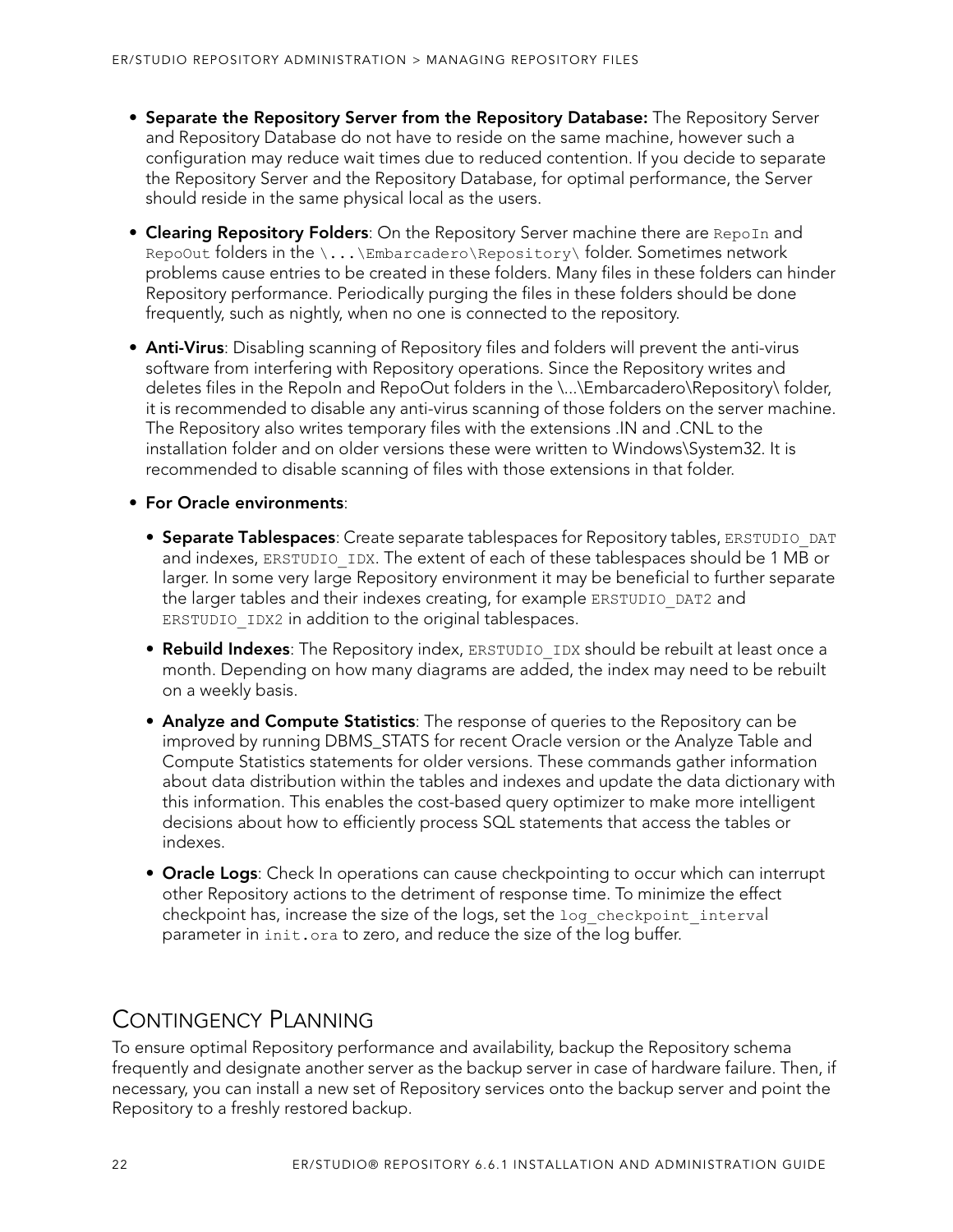## <span id="page-22-0"></span>RUNNING REPORTS ON THE REPOSITORY

The Utilities folder in the Repository directory contains many SQL scripts. The SQL Agent is used to run these.

## <span id="page-22-1"></span>BACKING UP AND RECOVERING THE REPOSITORY

You should implement a backup and recovery process for your Repository Database. Repository stores critical data in the Repository Server Data folder.

When you add your locally created and managed \*.DM1 files to the Repository server, the file is managed in the Repository Database (existing within Oracle, SQL Server or DB2 tables). You can find these files in the ER/Studio Repository installation path. If you accepted the installation default, the files are located in:

- ...\Embarcadero\ERStudioX.X\Repository\Data
	- NOTE: ER/Studio DA no longer uses overflow files. Long files are now added to the Repository [Database.](#page-19-0) For more information, see [Repository Database on page](#page-19-0) 20.

The Repository Server is the only interface to the Repository database. It is responsible for managing the state of the Repository data. The Repository Server is basically a transaction server for the database. The Repository database also stores the transaction history as well as all security rules and data. Because the Repository server is responsible for data transactions with the database there can only be one Repository server for each Repository database.

## <span id="page-22-2"></span>BACKUP COPIES

In some cases it makes sense to keep a backup copy of a dm1 file. However, if you perform Repository operations on more than one copy of the file at a time it could lead to check in failures. The following best practices are for situations where it is necessary to keep a backup copy of a .dm1 file:

- Create a folder on your hard drive specifically for dm1 file backups. For example, add a folder named **backup** under your Active Directory folder.
- When making a backup copy, use Windows Explorer to move or copy the current file into the backup directory. If you plan on doing a "clean" get to retrieve the entire diagram from the Repository, use move so that your local diagram is not in the Active Files directory.
- If you need to merge changes from a backup into the current copy of the diagram, make sure no Repository operations are done on the backup copy. Complete the merge and close the backup copy before beginning the check in procedure.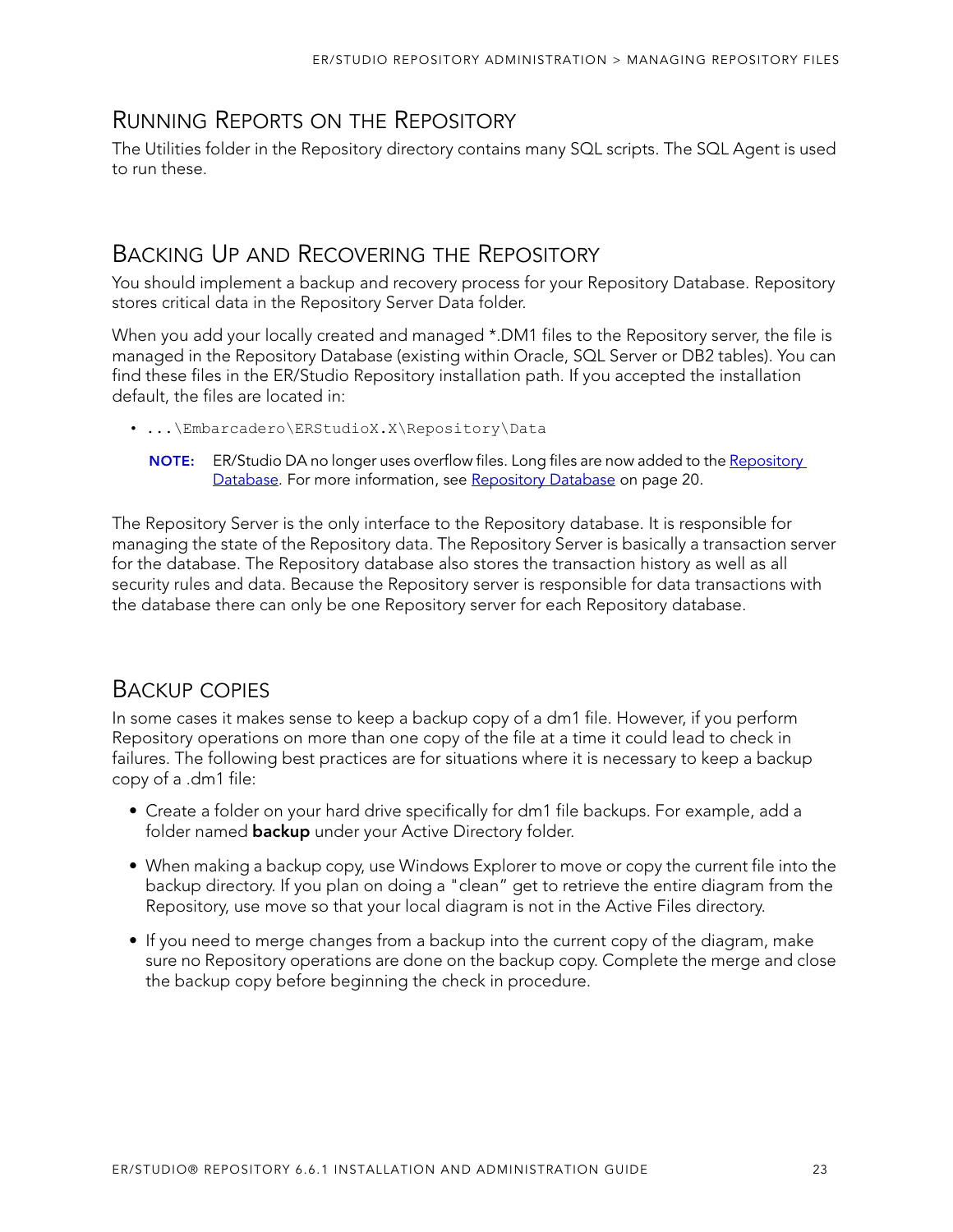## <span id="page-23-0"></span>QUERYING THE REPOSITORY

You can query your Repository when you want to run some simple SELECT reports. Below is an example of a simple cross-diagram report that selects a Diagram, Sub Models in the Diagram, and Entities in each Sub Model.

NOTE: Do not use the Repository for editing, deleting, or updating data. ER/Studio DA is the only application you should use for these operations.

## Example

We created this example using ER/Studio DA's Repository meta model. This data model is in the installed application directory:

```
...\Program Files\Embarcadero\ERStudio Data Architect 
X.X\SystemModels\Repository450MetaModel.dm1
SELECT dbo.DiagramVer.Name as "Diagram Name",
dbo.SubModelVer.Name as "Submodel Name",
dbo.EntityVer.Name as "Entity Name",
dbo.EntityVer.TableName as "Table Name"
FROM dbo.Diagram, dbo.DiagramVer, dbo.Entity, dbo.EntityVer, dbo.Model,
dbo.SubModelVer, dbo.SubModel
WHERE (dbo.Entity.LatestVersionID = dbo.EntityVer.EntityVerID AND 
  dbo.Model.ModelID = dbo.Entity.ModelID AND 
  dbo.SubModel.LatestVersionID = dbo.SubModelVer.SubModelVerID AND 
  dbo.Model.ModelID = dbo.SubModel.ModelID AND 
  dbo.DiagramVer.DiagramID = dbo.Model.DiagramID AND 
  dbo.Diagram.LatestVersionID = dbo.DiagramVer.DiagramVerID)
```
# <span id="page-23-1"></span>ESTABLISHING SECURITY FOR THE REPOSITORY

Security of the Repository contents is managed by the Repository Administrator through the Security Center by creating and then assigning users particular Groups, Roles and Privileges.

**NOTE:** To prevent an accidental lockout, the Admin user can't be deleted.

For example, we create a user JimB, give him a Role and call it DBA. The DBA role has many privileges, but none allow the DBA to modify a logical model. A Repository administrator can associate JimB with any model in the Repository and he will not be able to modify the diagram's logical model, but he can view it.

The Administrator can restrict user and group access to Repository items at the project, diagram, model, submodel, and data dictionary levels. To restrict access to the Repository, the Administrator creates users and then assigns the users a default role or assign, which grants specific permissions to the user, or creates new roles to assign to users. The Administrator can alternatively create a group of users and assign a role to that particular group. In these ways, the Administrator can grant users full access to some Repository items and restrict or deny access to others items.

Before creating users, groups ,and roles, the Administrator should understand the following Repository concepts: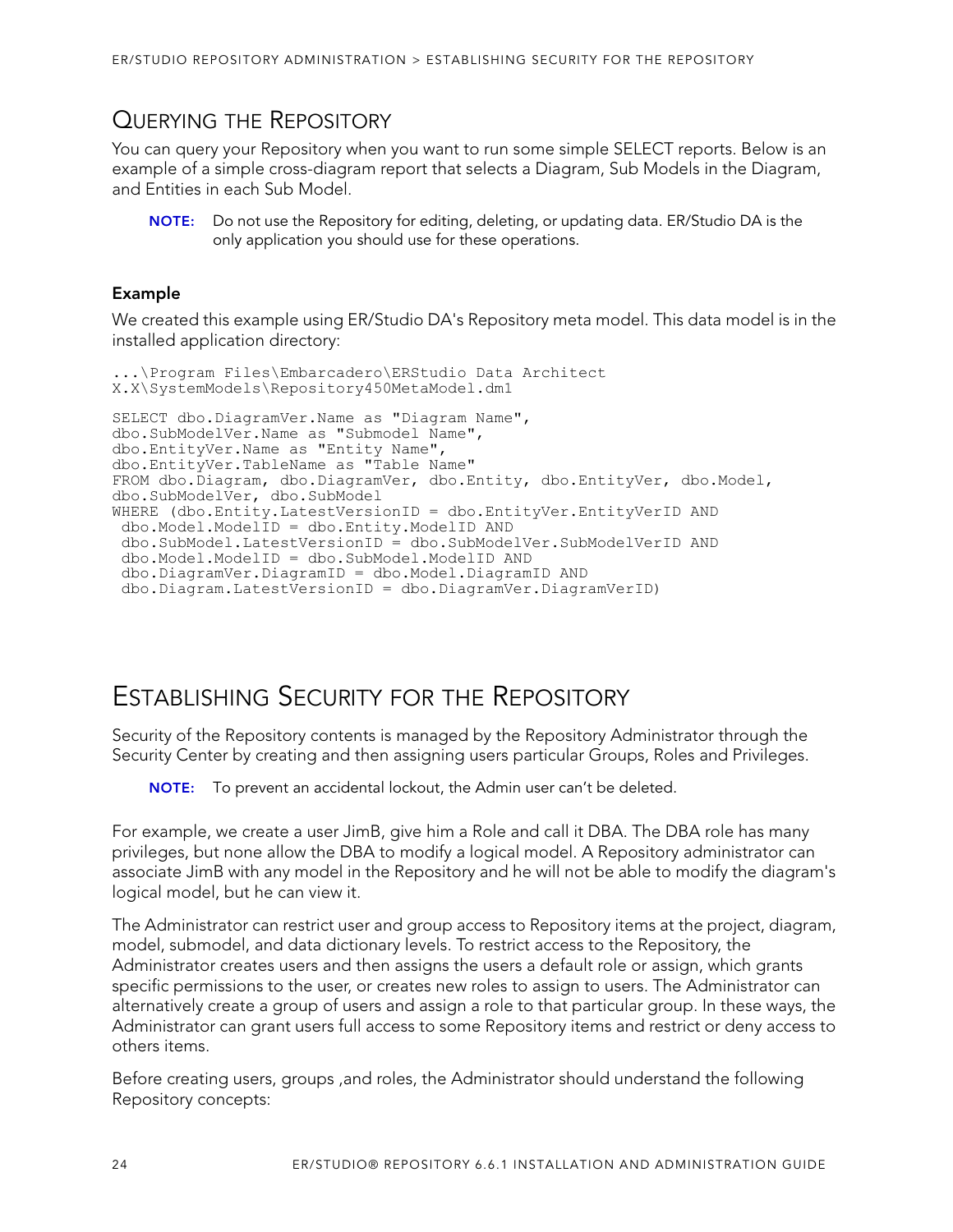**Cascading Security**: To make it easy for Administrators to assign a role globally to users when there are many diagrams in the Repository, such as when the user must have the same access permissions to many of diagrams, the Administrator can assign a user and role to various 'levels' of the ER/Studio Repository.

For example, a Project can be created in the ER/Studio Repository that contains many diagrams. If you assign a user a role to this Project, any diagrams contained within the Project will be granted the same permission set. The Repository itself can act as this highest-level point to assign permissions that are cascaded down.

Higher levels can be overwritten by assigning the same user different roles at a lower level, for example UserA may have the Viewer role at repository level but Modeler role for a specific diagram or submodel.

• Client Side Security Caching: To promote the concept of detached modeling collaboration (e.g. being logged out of ER/Studio Repository and possibly detached from the network), all security associated with the user by diagram is cached on the client when the user logs into ER/Studio Repository.

NOTE: When security changes are made, users must re-login to update their permissions.

- **Super Use**r: Super User is a default Role created upon installation of ER/Studio Repository. The default 'Admin' user is assigned to the Super User role. This user can do anything to diagrams, users and roles managed in the ER/Studio Repository as it is granted all privileges. It is not removable or editable, and is only found at the 'Repository' level of the Repository Security area of the Security Center.
- No Access: No Access is a role that can be applied only at the project and diagram levels of the Repository. It is a quick and global mechanism to prevent any access whatsoever to diagrams managed in specific projects, or to individual diagrams themselves. For example, you can create a group and assign it to the no access role for a project, then any users added to the group will not have access.
- **Additive permissions**: Permission granted to a user by group membership are additive. The user will have all the permission granted to him plus the permissions afforded him by group membership.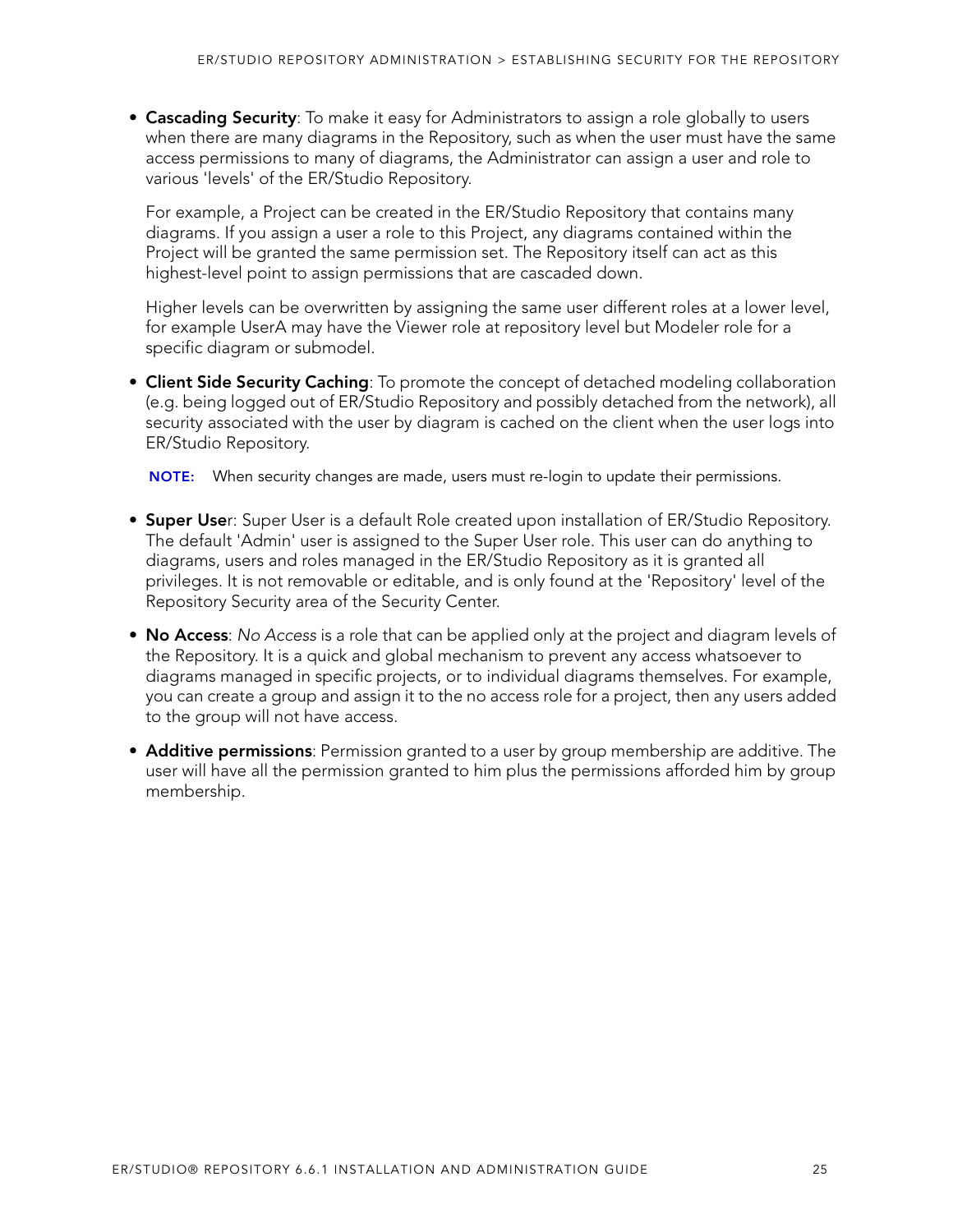#### **Notes**

- When a user gets a file from the Repository, ER/Studio DA tracks the user and machine combination for that particular file. In addition, to enable users to model while they are "offline" or unable to connect to the Repository server, ER/Studio DA stores information about the security rights of the user and the diagram with the file, which has the following effects:
	- When a user is logged into the Repository, and attempts to open a DM1 file that was retrieved from the Repository by a different user/machine combination than the currently logged in user, ER/Studio DA indicates that the file cannot be opened due to the conflict. This ensures that one user does not attempt to work on or check in changes to a diagram that was originally retrieved by a different user. Because the Repository keeps track of object check outs based on the user and machine, only the user on the machine that originally checked out an object can check it back in.
	- Even if a user is not logged into the Repository, Repository DM1 files can be opened and worked on in ER/Studio DA. ER/Studio DA will load the security permission data for the user that originally retrieved the file from the Repository, and that security data will govern the rest of the working session until the user either logs in to the Repository or closes the file. If multiple files are open while the user is NOT logged in to the Repository they must all have been retrieved by the same user. Of course, this also applies when the user IS logged in.
	- The cached security data stored with each diagram is updated whenever an open Repository file is saved while logged in to the Repository, but if the file is not saved before closing it, then any changes to the security permissions for that user and diagram will not be cached with the file. So, if you plan to work offline, and the security settings have changed since the file was last saved, then you should open each file while logged into the Repository and save it before taking the files to work offline.
- Permission settings can be applied at the project or repository level, which might cause a conflict when two files are opened while a user is offline. If two files are opened that both have cached security information for the Repository level or for the same Project, and if the cached data differs, then the most recently saved data will be used and stored in both files if and when they are saved.
- If an admin makes changes to the security UI, such as changing permissions on folders to grant or revoke access or moving diagrams between projects with different permissions, users must re-login to update their permissions.

This section includes the following topics:

- [Creating and Managing Roles on page](#page-26-0) 27
- [Creating and Managing Users on page](#page-31-0) 32
- [Creating and Managing Groups on page](#page-33-0) 34
- [Granting and Prohibiting User Access to Repository Items on page](#page-35-0) 36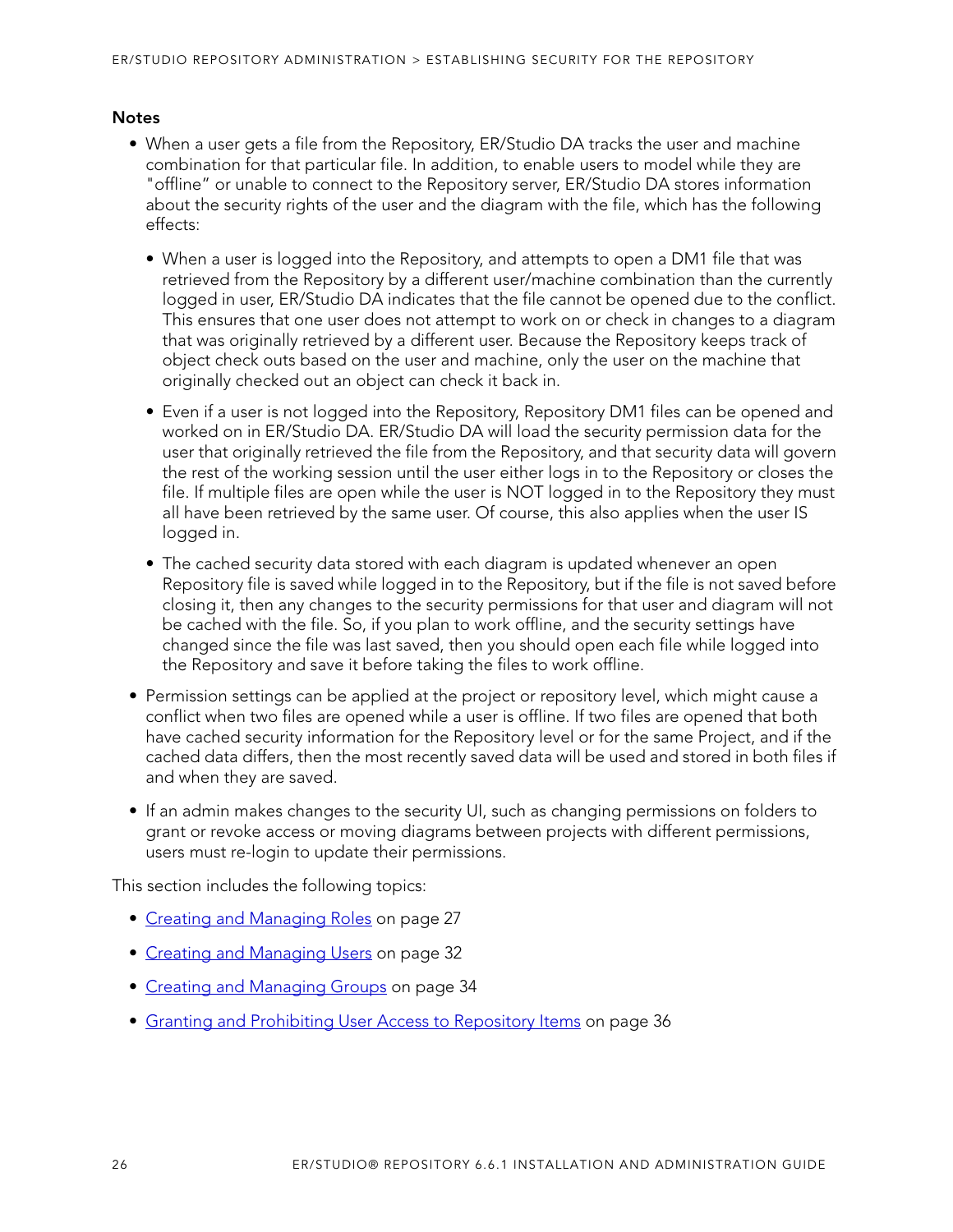# <span id="page-26-0"></span>CREATING AND MANAGING ROLES

ER/Studio DA lets you create customized roles with different sets of permissions. Repository Object Type Permissions are pre-defined privileges to operate on Repository items. You can assign them to a role, which gives users assigned to that role, permission to perform certain Repository operations. You can use the many available privileges to create specific roles to suit your environment.

For example, you can create and assign some roles like the following:

- Repo Level Basic, which has all of the Repository level permissions, assigned to the target user at the Repository level.
- Logical Only Modeling, which has all of the Diagram, Model, and Submodel level privileges that do not apply to the physical model, assigned to the target user at the diagram level for each diagram in the Repository or at least the ones that the target user is allowed to work on.

With the above roles and assignment, when the target user adds the diagram, the user can check it out, but cannot modify it. To allow the user modify the logical model immediately after adding it, the Admin would have to apply the "Logical Only Modeling" role to the target user at the Repository level.

NOTE: To access, create, update, and delete user information, a Repository administrator must have Repository Object Type Permission, Access Security Info and Update Security Info privileges.

## Create, Update, and Delete Roles

- 1 Choose Repository > Security > Security Center.
- 2 Select the **Manage Roles** tab.
- 3 Click New.
- <span id="page-26-1"></span>4 Click an item in the Repository Object Type list and then in the Repository Object Type **Permission** area, assign the permissions you want to assign to the role for the selected object type.
- 5 Repeat [step](#page-26-1) 4 for each Repository Object Type.
- 6 Click **Apply** and continue changing security settings and then when finished, click **OK** to exit the security center.
- 7 To apply the new role to existing users, see [Assigning a Role to a User/Group](#page-30-0).
- 8 Inform affected users that they should log out of the Repository and then log in again to receive the security updates.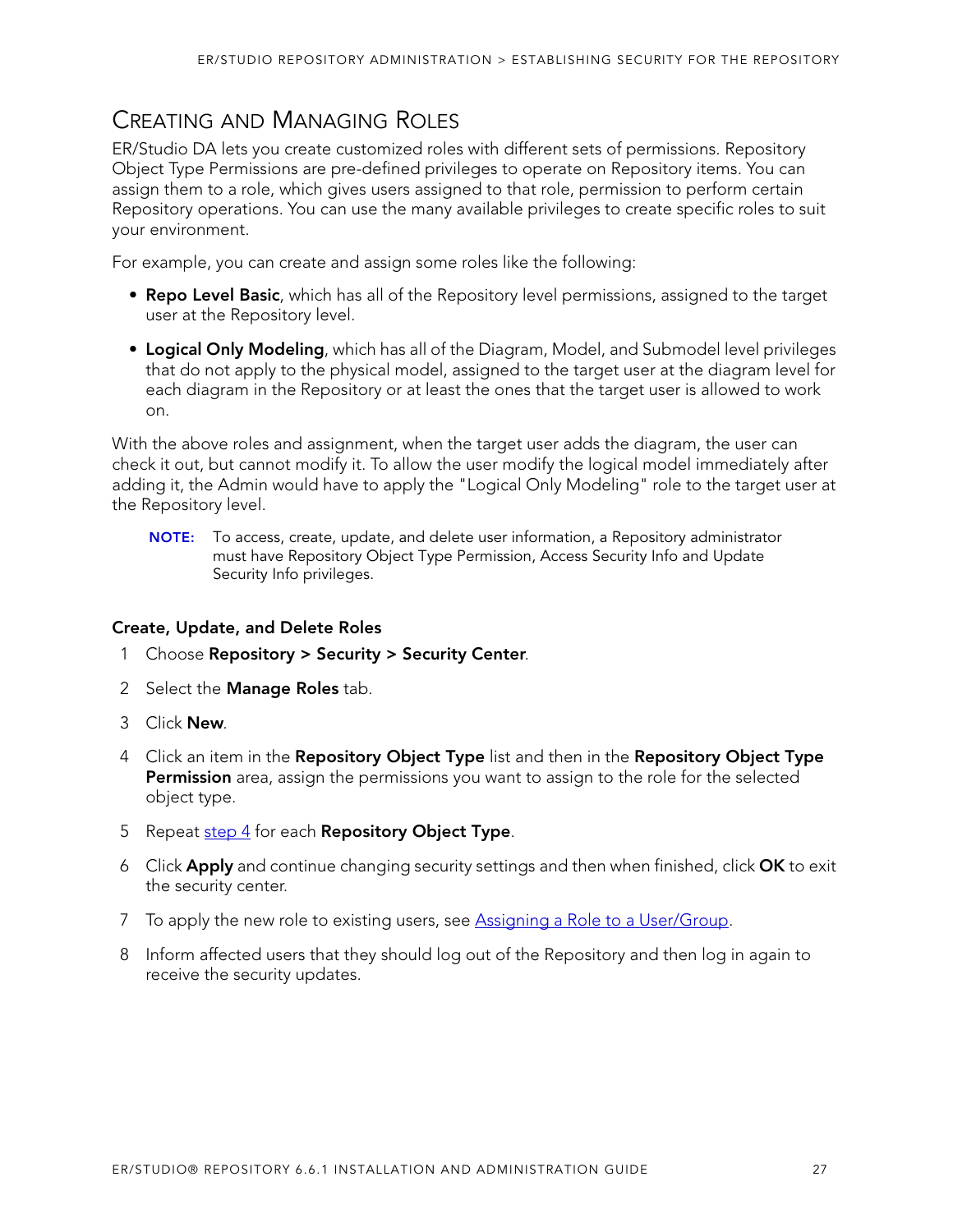#### **Notes**

- Once created, the Administrator can select the role and update, delete or rename it at any time. Renaming the role does not affect the privileges users have, but if you delete a role users who had access to Repository items through that role, will no longer have access to those items.
- Users cannot modify objects without the necessary permissions, regardless of whether the user has the objects checked out.
- To facilitate immediate access to a newly added diagram (not projects) the Admin should set up privileges as follows: If a user gets a submodel and wants to add an entity, the user must have Create Entity permission in the model containing the submodel, as well as Add Member permission in that submodel. If the user deletes an entity, the user must have Remove Member permission in that submodel. In addition, if the user wants to select the "Delete From Model" check box, the user must have Delete Diagram Object permission in that model.
- Once you delete a role from the Repository, it will no longer be in the database.
- To access/create/update/delete user information, a Repository administrator needs to have the Access Security Info and Update Security Info Privileges applied to the Roles.
- Before you delete a role, you must unlink any diagrams that are assigned to it and delete any users assigned to it.

| Repository<br><b>Object Types</b> | <b>Repository Object Type</b><br><b>Permissions</b> | <b>Permitted Operations</b>                                                                                                                                                            |
|-----------------------------------|-----------------------------------------------------|----------------------------------------------------------------------------------------------------------------------------------------------------------------------------------------|
| Repository                        | Access Security Info                                | <b>Security Center: View settings</b>                                                                                                                                                  |
|                                   | Update Security Info                                | Security Center: View and change settings                                                                                                                                              |
|                                   | Create Diagram                                      | Add Diagram                                                                                                                                                                            |
|                                   | Update Diagram                                      | Check Out Diagram, Check In Diagram<br>Check Out Object(s), Check In Object(s)<br>Undo Check Out Diagram, Undo Check Out Object(s)<br>Redo Check Out Diagram, Redo Check Out Object(s) |
|                                   | Delete Diagram                                      | Delete Diagram<br>If you delete a diagram in Repository, the file itself remains on the<br>local disk.                                                                                 |
|                                   | Create Enterprise<br>Dictionary                     | Create Enterprise Dictionary                                                                                                                                                           |
|                                   | <b>Update Dictionary</b>                            | Check Out Data Dictionary, Check Out Dictionary Object(s), Check In<br>Data Dictionary, Undo Check Out Data Dictionary, Redo Check Out<br>Data Dictionary                              |
|                                   | Create Project                                      | Create Project                                                                                                                                                                         |
|                                   | Delete Project:                                     | Delete Project                                                                                                                                                                         |
| Project                           | Add Project Member                                  | Add Diagram to Project                                                                                                                                                                 |
|                                   | Remove Project Member                               | Remove Diagram from Project                                                                                                                                                            |

• The following lists the Repository Object Types, the permissions you can grant, and the common operations these permissions give access to: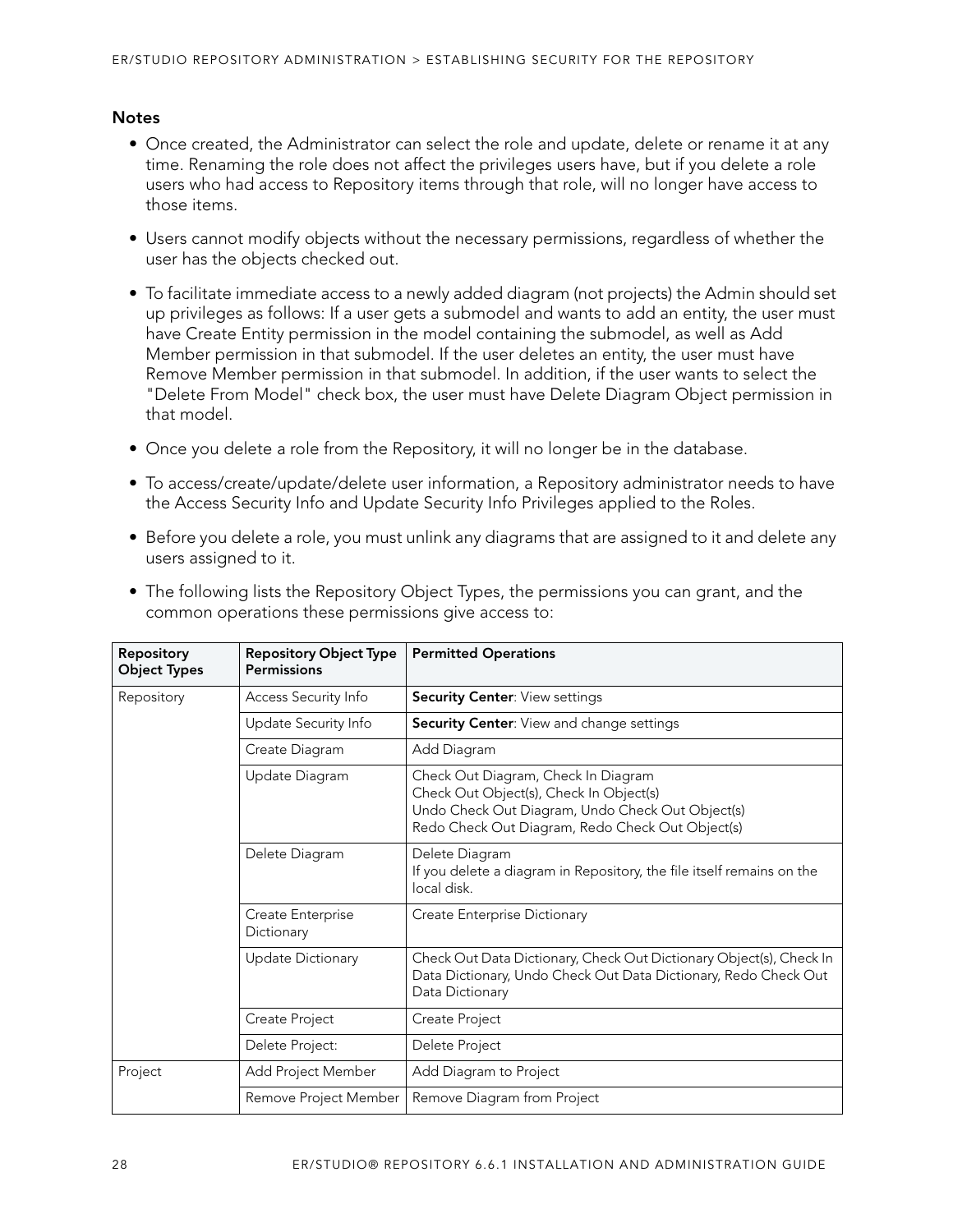| Repository<br><b>Object Types</b> | <b>Repository Object Type</b><br><b>Permissions</b> | <b>Permitted Operations</b>                                                                                                                                                         |
|-----------------------------------|-----------------------------------------------------|-------------------------------------------------------------------------------------------------------------------------------------------------------------------------------------|
| Diagram                           | <b>Bind Enterprise</b>                              | Create New Enterprise Data Dictionary,                                                                                                                                              |
|                                   | Dictionary                                          | <b>Bind Existing Enterprise Data Dictionary</b>                                                                                                                                     |
|                                   | <b>UnBind Enterprise</b><br>Dictionary              | Remove Enterprise Data Dictionary                                                                                                                                                   |
|                                   | Compare Models                                      | Run Compare/Merge Wizard                                                                                                                                                            |
|                                   | Create Physical Model                               | Create Physical Model                                                                                                                                                               |
|                                   | Delete Physical Model                               | Delete Model                                                                                                                                                                        |
|                                   | Set Named Release                                   | Set Named Release                                                                                                                                                                   |
|                                   | Delete Named Release                                | Delete Named Release                                                                                                                                                                |
|                                   | Rollback Diagram To<br>Named Release                | Rollback Diagram                                                                                                                                                                    |
|                                   | Update Diagram<br>Properties                        | Edit Title Block Data, Edit Diagram Properties                                                                                                                                      |
|                                   | Create Data Flow                                    | Create New Data Flow on the Data Lineage tab                                                                                                                                        |
|                                   | Delete Data Flow                                    | Delete Data Flow from the Data Lineage tab                                                                                                                                          |
| Data Dictionary                   | Create Dictionary Object                            | Create: Attachment Type, Attachment, Default, Rule, Data<br>Movement Rules, Reference Value, User Datatype, Domain Folder,<br>Domain, Reusable Trigger, Reusable Procedure, Library |
|                                   | <b>Update Dictionary</b><br>Object                  | Edit: Attachment Type, Attachment, Default, Rule, Data Movement<br>Rules, Reference Value, User Datatype, Domain Folder, Domain,<br>Reusable Trigger, Reusable Procedure, Library   |
|                                   | Delete Dictionary Object                            | Delete: Attachment Type, Attachment, Default, Rule, Data<br>Movement Rules, Reference Value, User Datatype, Domain Folder,<br>Domain, Reusable Trigger, Reusable Procedure, Library |
| Logical Main<br>Model             | Create Diagram Object                               | Create: Entity, View, Relationship, View Relationship, Subtype<br>Cluster, Subtype, Title Block                                                                                     |
|                                   | Delete Diagram Object                               | Delete: Entity from Model, View from Model, Relationship from<br>Model, View Relationship from Model, Subtype Cluster from Model,<br>Subtype from Model, Title Block from Model     |
|                                   | Update Diagram Object                               | Entity Editor: Create/Modify/Delete: Attribute, Key, Key Attribute,<br><b>Check Constraint</b>                                                                                      |
|                                   |                                                     | View Editor: Modify View; Create/Modify/Delete: View Table, View<br>Column                                                                                                          |
|                                   |                                                     | Key Editor: Modify Key, Create/Modify/Delete Key Attribute                                                                                                                          |
|                                   |                                                     | Relationship Editor: Modify Relationship                                                                                                                                            |
|                                   |                                                     | Subtype Cluster Editor: Modify Subtype Cluster                                                                                                                                      |
|                                   |                                                     | Edit Model: Options, Properties                                                                                                                                                     |
|                                   | Create Submodel                                     | Create Submodel                                                                                                                                                                     |
|                                   | Delete Submodel                                     | Delete Submodel                                                                                                                                                                     |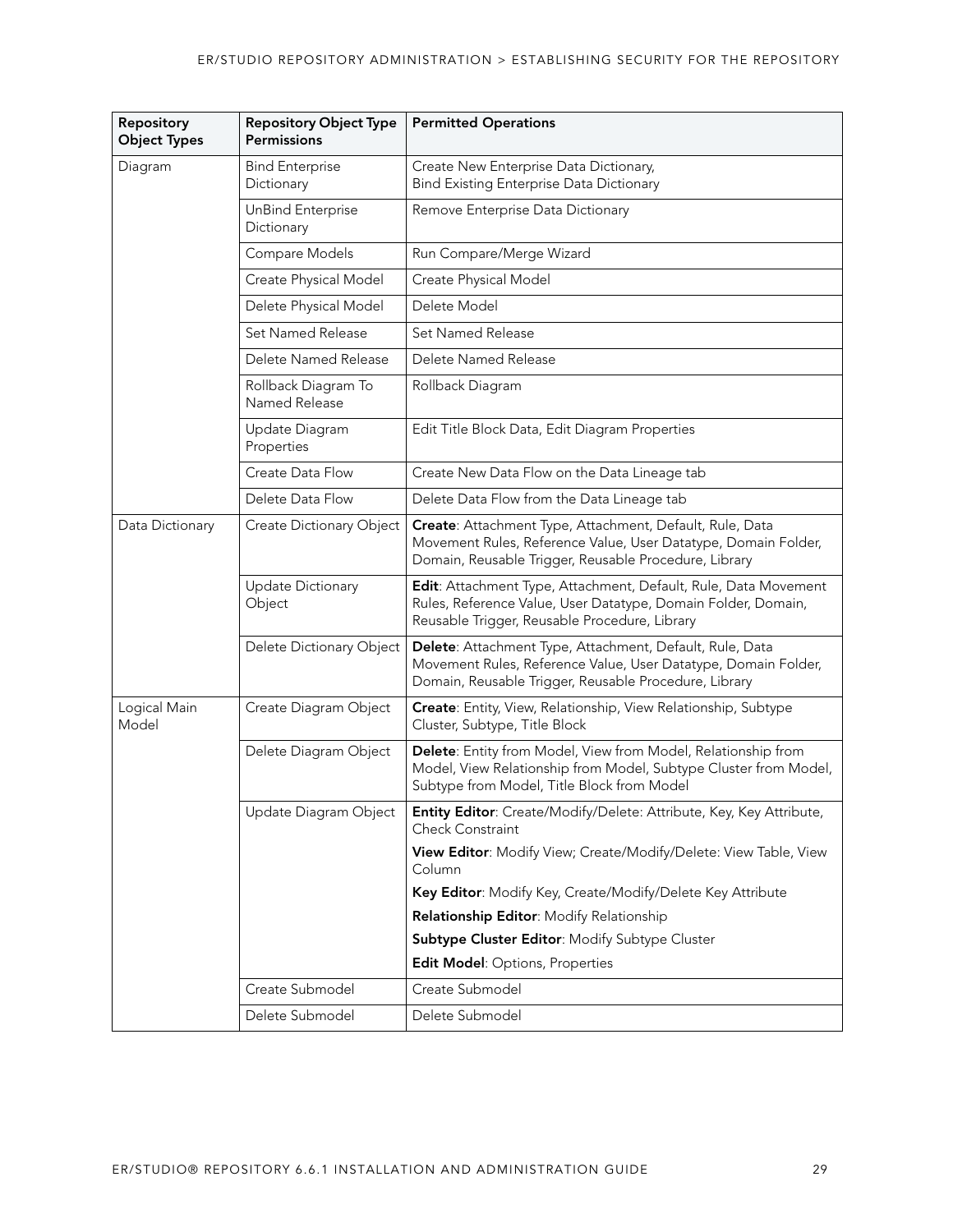| Repository<br><b>Object Types</b> | <b>Repository Object Type</b><br><b>Permissions</b> | <b>Permitted Operations</b>                                                                                                                           |  |  |
|-----------------------------------|-----------------------------------------------------|-------------------------------------------------------------------------------------------------------------------------------------------------------|--|--|
| Logical SubModel                  | Add Member                                          | Submodel Editor: Add to Submodel                                                                                                                      |  |  |
|                                   | Remove Member                                       | Submodel Editor: Remove from Submodel, Delete Entity from<br>Submodel                                                                                 |  |  |
|                                   |                                                     | Remove Database View                                                                                                                                  |  |  |
|                                   |                                                     | Delete: Relationship from Submodel, View Relationship from<br>Submodel, Subtype Cluster from Submodel, Subtype from<br>Submodel                       |  |  |
|                                   | Update Display<br>Properties                        | Move/Resize: Entity/Table, View, Title Block, Text Block, Subtype<br>Cluster                                                                          |  |  |
|                                   |                                                     | Color/Font Changes: Entity/Table, View, Title Block, Text Block,<br>Relationship Line, View Relationship Line, Subtype Cluster                        |  |  |
|                                   |                                                     | Move: Relationship Line, View Relationship Line                                                                                                       |  |  |
|                                   |                                                     | Create/Modify/Delete: Text Block                                                                                                                      |  |  |
|                                   |                                                     | Change Model Notation, Perform Layout, Zoom, Align Objects                                                                                            |  |  |
| Physical Model                    | Create Diagram Object                               | Create: Table, View, Relationship, View Relationship, Schema<br>Object, Title Block                                                                   |  |  |
|                                   | Delete Diagram Object                               | Delete: Table, View, Relationship, View Relationship, Schema<br>Object, Title Block                                                                   |  |  |
|                                   | Update Diagram Object                               | Create/Modify/Delete: Column, Index, Index Column, Check<br>Constraint, View Table, View Column, Key Attribute, Key,<br>Relationship, Subtype Cluster |  |  |
|                                   |                                                     | Edit Model: Options, Properties                                                                                                                       |  |  |
|                                   |                                                     | Change Database Platform                                                                                                                              |  |  |
|                                   | Create Submodel                                     | Create Submodel                                                                                                                                       |  |  |
|                                   | Delete Submodel                                     | Delete Submodel                                                                                                                                       |  |  |
| Physical                          | Add Member                                          | Submodel Editor: Add to Submodel                                                                                                                      |  |  |
| SubModel                          | Remove Member                                       | Submodel Editor: Remove from Submodel                                                                                                                 |  |  |
|                                   |                                                     | Delete: Table from Submodel, View from Submodel, Relationship<br>from Submodel, View Relationship from Submodel, Schema Object<br>from Submodel       |  |  |
|                                   | Update Display<br>Properties                        | Move/Resize: Entity/Table, View, Title Block, Text Block, Physical<br>Schema Object                                                                   |  |  |
|                                   |                                                     | Color/Font Changes: Entity/Table, View, Title Block, Text Block,<br>Relationship Line, Physical Schema Object                                         |  |  |
|                                   |                                                     | Move: Relationship Line, View Relationship Line                                                                                                       |  |  |
|                                   |                                                     | Create/Modify/Delete: Text Block                                                                                                                      |  |  |
|                                   |                                                     | Change Notation, Perform Layout, Zoom, Align Objects                                                                                                  |  |  |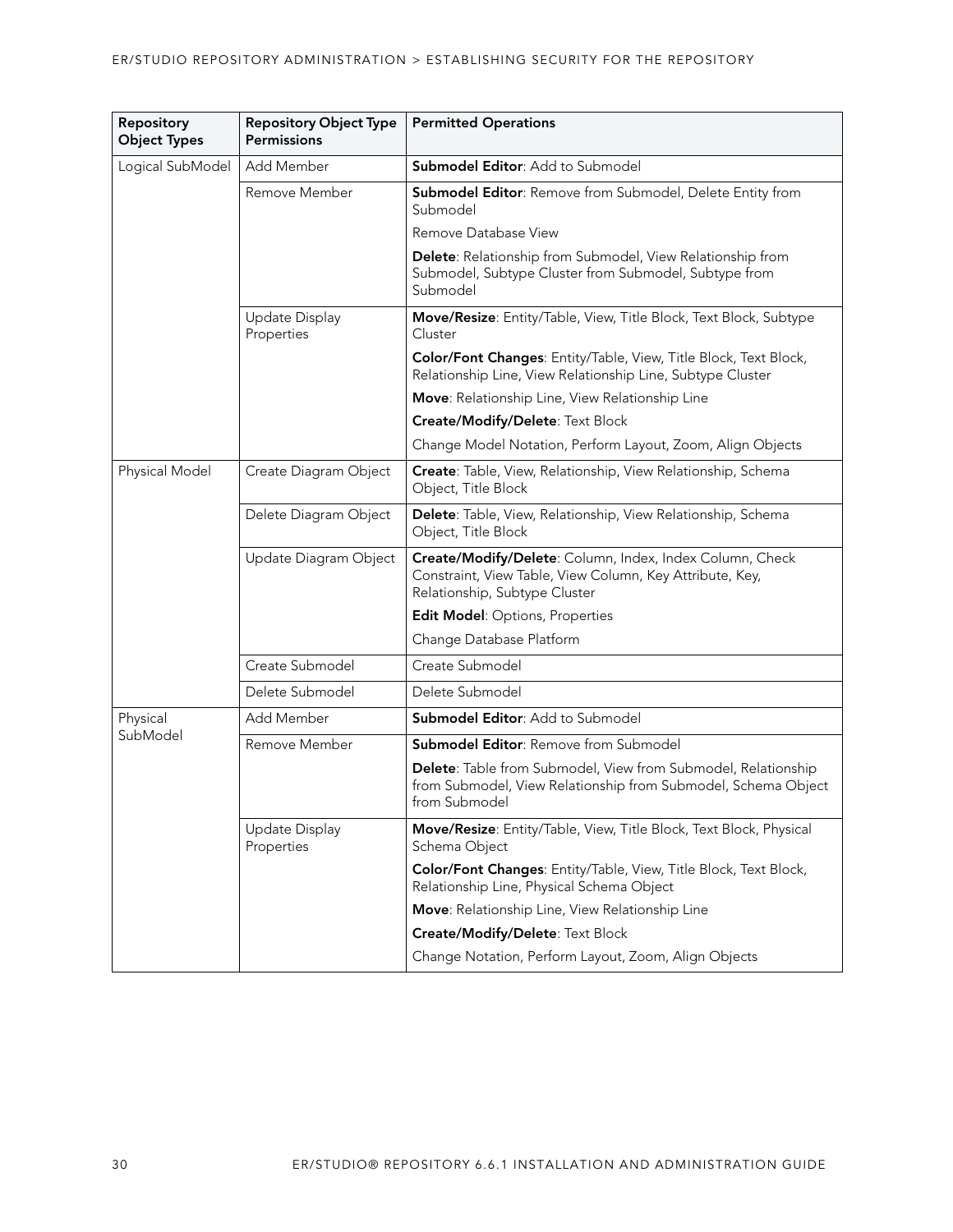| Repository<br><b>Object Types</b> | <b>Repository Object Type</b><br><b>Permissions</b> | <b>Permitted Operations</b>                                                                                                                                                                                                                                                                                                                                           |
|-----------------------------------|-----------------------------------------------------|-----------------------------------------------------------------------------------------------------------------------------------------------------------------------------------------------------------------------------------------------------------------------------------------------------------------------------------------------------------------------|
| Data Flow Model                   | Create Data Flow Object                             | Create: Data Flow, Data Lineage Component, Data Stream, Source                                                                                                                                                                                                                                                                                                        |
|                                   | Update Data Flow<br>Object                          | Edit Data Flow, Object, Transformation, Data Stream, Source<br>Check In: Data Flow, Object, Transformation, Data Stream, Source<br>Check Out: Data Flow, Object, Transformation, Data Stream, Source<br>Undo Check Out: Data Flow, Object, Transformation, Data Stream,<br>Source<br><b>Redo Check Out:</b> Data Flow, Object, Transformation, Data Stream,<br>Source |
|                                   |                                                     | Note: The user must have permission to update the diagram in<br>order to update data flow objects in the diagram.                                                                                                                                                                                                                                                     |
|                                   | Delete Data Flow Object                             | Delete: Data Flow, Data Lineage Component, Transformation, Data<br>Stream                                                                                                                                                                                                                                                                                             |
|                                   |                                                     | Note: Deleting a table\entity component from the Data Lineage<br>window does not delete the table\entity from the model.                                                                                                                                                                                                                                              |
|                                   |                                                     | Note: The user must have permission to delete the diagram in order<br>to update data flow objects in the diagram.                                                                                                                                                                                                                                                     |
| Data Flow Display                 | Update Display                                      | Move/Resize: Transformation, Component, Data Flow                                                                                                                                                                                                                                                                                                                     |
|                                   | Properties                                          | Color/Font Changes: Data Lineage Background, Component,<br>Transformation, Data Stream                                                                                                                                                                                                                                                                                |
|                                   |                                                     | Diagram And Object Display Options: Change any option in this<br>dialog to control how the data lineage diagram displays.                                                                                                                                                                                                                                             |
|                                   |                                                     | Perform Layout, Zoom, Align Objects, Layout Data Stream,<br>Straighten Data Stream, Remove All Bends                                                                                                                                                                                                                                                                  |

## <span id="page-30-0"></span>Assigning a Role to a User/Group

Assigning a role to a user/group grants the user/group all the permissions selected in the role.

- 1 Choose Repository > Security > Security Center.
- 2 Select a Repository item you want to assign permissions to.
- 3 If the user/group is not currently assigned a role, on the Repository Security tab, click the user name in the Available Users column and drag it onto a role name in the Available Roles column.

If the user/group was already assigned a role, on the Repository Security tab, click the user/group name the **Available Roles** column and drag it onto another role name in the Available Roles column.

- 4 Click Apply and then click OK to exit the Security Center.
- 5 Notify users/group members that they must log out and then log in again to receive the security updates.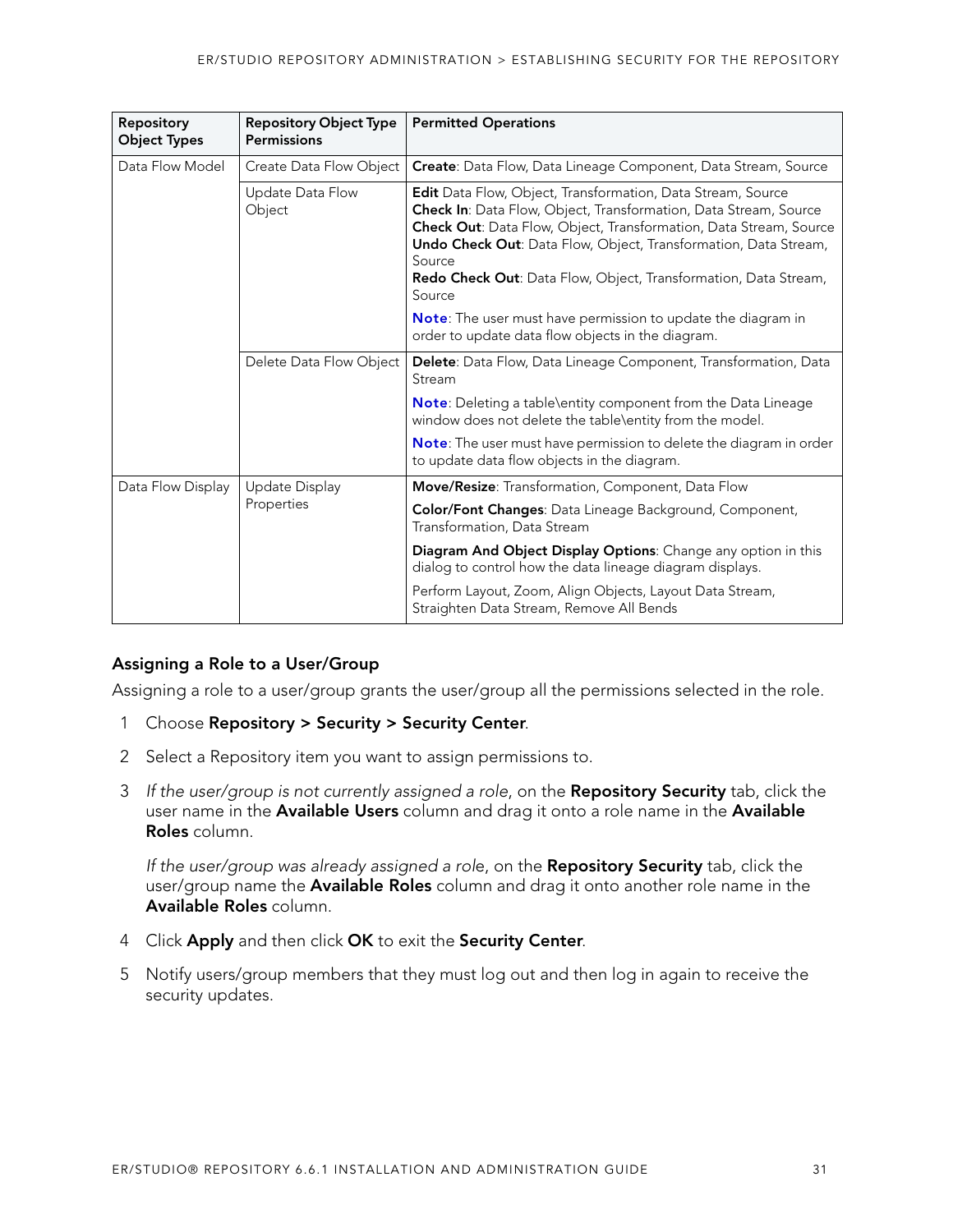## <span id="page-31-0"></span>CREATING AND MANAGING USERS

Managing users entails creating, changing, and deleting user account permissions and logins, checking in a users checked out documents under unusual circumstances. You can control the privileges granted to a user for a specific diagram, model, submodel or Enterprise Data Dictionary by associating the user with a role. Using Roles, you can choose the permissions granted a user for the Repository item.

NOTE: To access, create, update, and delete user information, a Repository administrator must have Repository Object Type Permission, Access Security Info and Update Security Info privileges.

#### Create, Edit, Delete, Deactivate, Reactivate, Log Out, and Check In Users

- 1 Choose Repository > Security > Security Center.
- 2 Click the **Manage Users** tab.
- 3 On the **Manage Users** tab, you can manage users by clicking their name in the list and then clicking a management option and following the prompts as required.
- 4 Continue making security changes and then click OK to exit the security center.
- 5 To assign permissions to users, see [Assigning a Role to a User/Group on page](#page-30-0) 31.
- 6 Notify users that they must log out and then log in again to receive the security updates.

The following describe options that require additional explanation:

#### User Management area

- New: Click New to add a new user through the Create Repository User dialog.
	- Directory Service User: Select this option If you want the new user to login to the Repository using their Windows credentials. In this case ER/Studio DA accesses the LDAP server on the network to verify the user's credentials. Directory service users can check the Log in using current Windows account option on the Repository login dialog to use their Windows user ID and password to log into the Repository.
- Delete: Select a user and then click Delete to delete the user. You cannot delete the Admin user.
- **CAUTION:** Deleting a user also deletes version history for that user, which means that version history for all actions done on various objects by that user will also be deleted. It may be advisable to instead deactivate the user. Deactivating a user does not delete their history.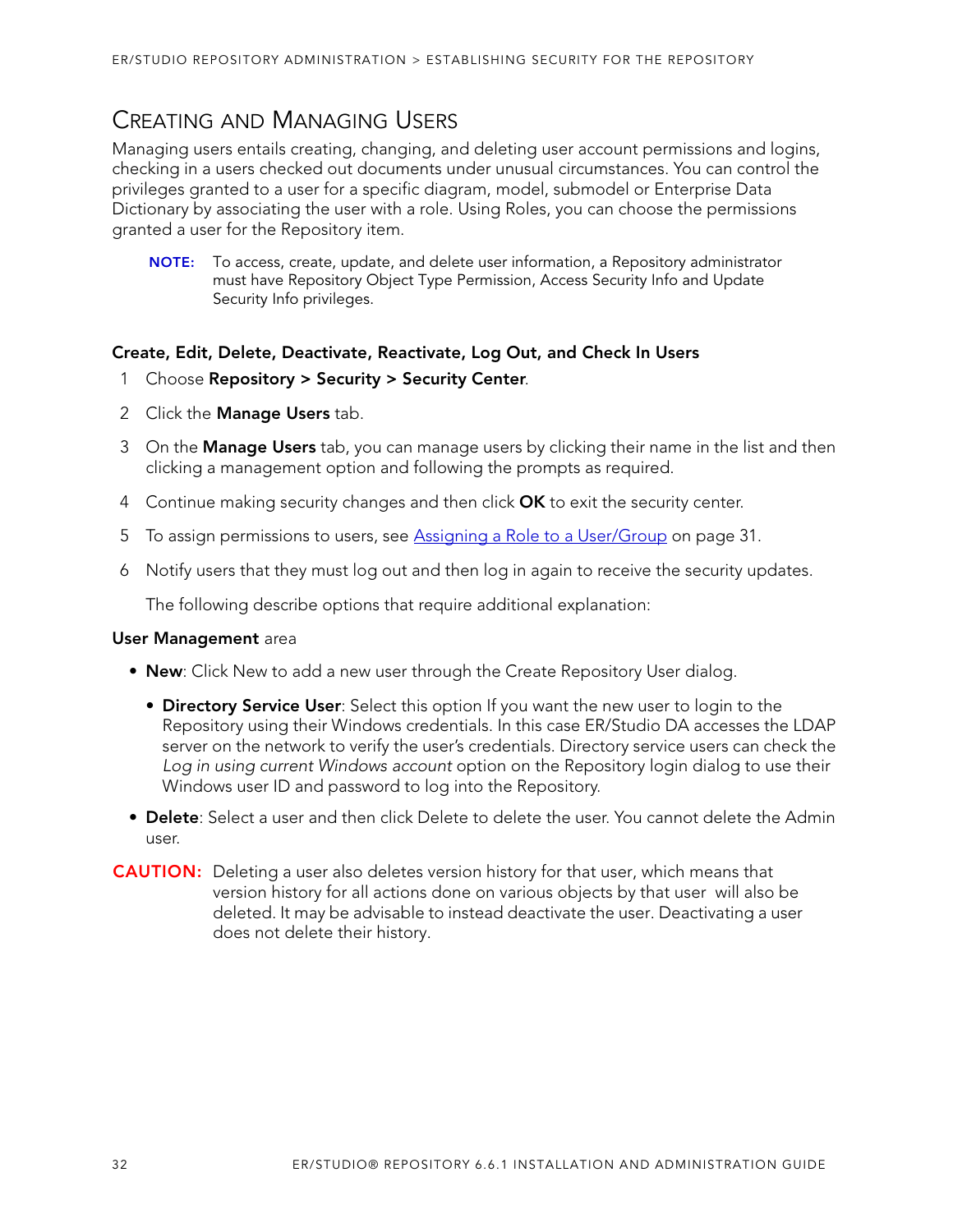#### Administrator User 'Force' Options area:

When you use the Check In User option, you can choose how to handle the checked out objects.

- Convert to non-exclusive: Enables the user to continue making changes to the checked out items. Other users can then check out the same items. When checking in nonexclusively checked out items, if the item was changed by another user since it was checked out, the user can resolve the differences and choose to override the other user's changes or to update his local version with the changes found in the Repository.
- Undo Check Out: When the user next connects to the Repository, the status of his items will be updated to show that they are not checked out.

#### **Notes**

- You cannot delete or deactivate the Admin user, but you should change the Admin password from the default, which is Admin.
- The new user appears in the user list with a star indicating that this user does not yet have any roles assigned to it for any Repository items.
- Users must log out and log in again to receive any security updates.
- The Admin does not need to know the user's password to create a new password for the user.
- The Admin can look to the Manage Users tab to find out which users are logged in to the Repository and whether or not they currently have items checked out. Knowing if users have items checked out is particularly useful when upgrading the Repository, because after before upgrading the Repository the users should check all their items in and then do a clean get and check out of the items when the upgrade is complete. Knowing which users are logged in is useful when changing security center settings because after making any setting changes, the Admin should request online users to log off and log in again to receive the security center updates.
- The Administrator may want to user log a user out to receive security center updates. For example, a new diagram has been added to a project and the diagram shouldn't be accessible by all the users who have access to the project. The Administrator can make the necessary security changes for the project and then log out the users, forcing them to log in again to receive the security updates. Other unusual circumstances may arise when it is necessary for the Administrator to log a user out of the Repository.

## Assigning a Role to a User

Assigning a role to a user grants the user all the permissions selected in the role.

- 1 Choose Repository > Security > Security Center.
- 2 Select a Repository item you want to assign permissions to.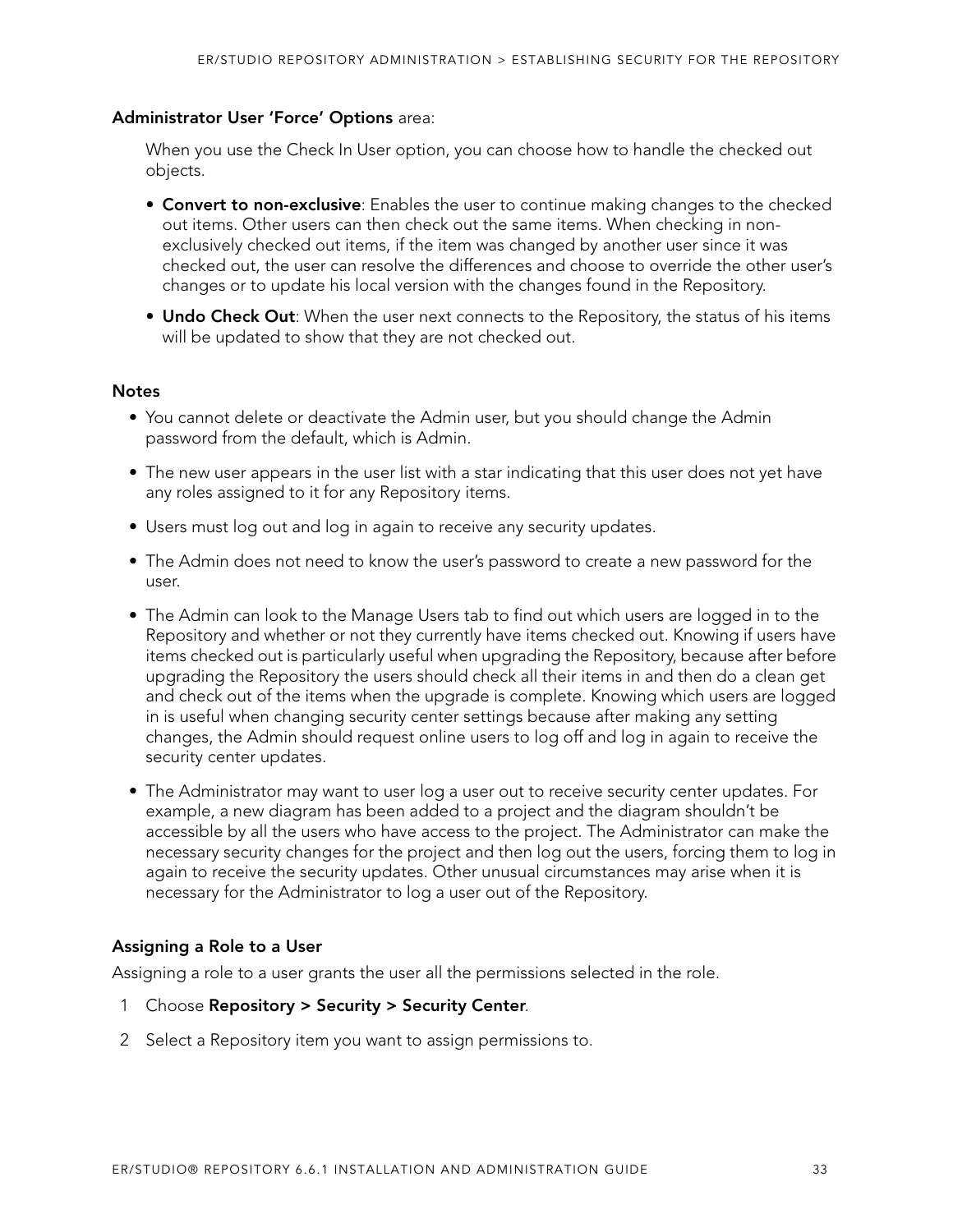3 If the user is not currently assigned a role, on the **Repository Security** tab, click the user name in the **Available Users** column and drag it onto a role name in the **Available Roles** column.

If the user was already assigned a role, on the **Repository Security** tab, click the user name the **Available Roles** column and drag it onto another role name in the **Available Roles** column.

- 4 Click Apply and then click OK to exit the Security Center.
- 5 Notify users that they must log out and then log in again to receive the security updates.

## <span id="page-33-0"></span>CREATING AND MANAGING GROUPS

You can use groups in the Repository Security Center to make it easier to handle permissions. You can assign roles to a group at the Repository, Project, and Diagram levels and then add or remove users from the group to apply the settings to the user quickly and easily.

Groups can be created two ways:

- Create a group in the Repository Security Center and then add users to it manually
- Create a group with the same name as an LDAP/Active Directory group, and any LDAP/ Active Directory users that are added to the Repository would automatically be members of that group based on the LDAP/Active Directory settings.

## Create, Update, and Delete Group

- 1 Choose Repository > Security > Security Center.
- 2 Click the Manage Groups tab and select New.
- 3 Provide a name for the group and optionally, a description of the group.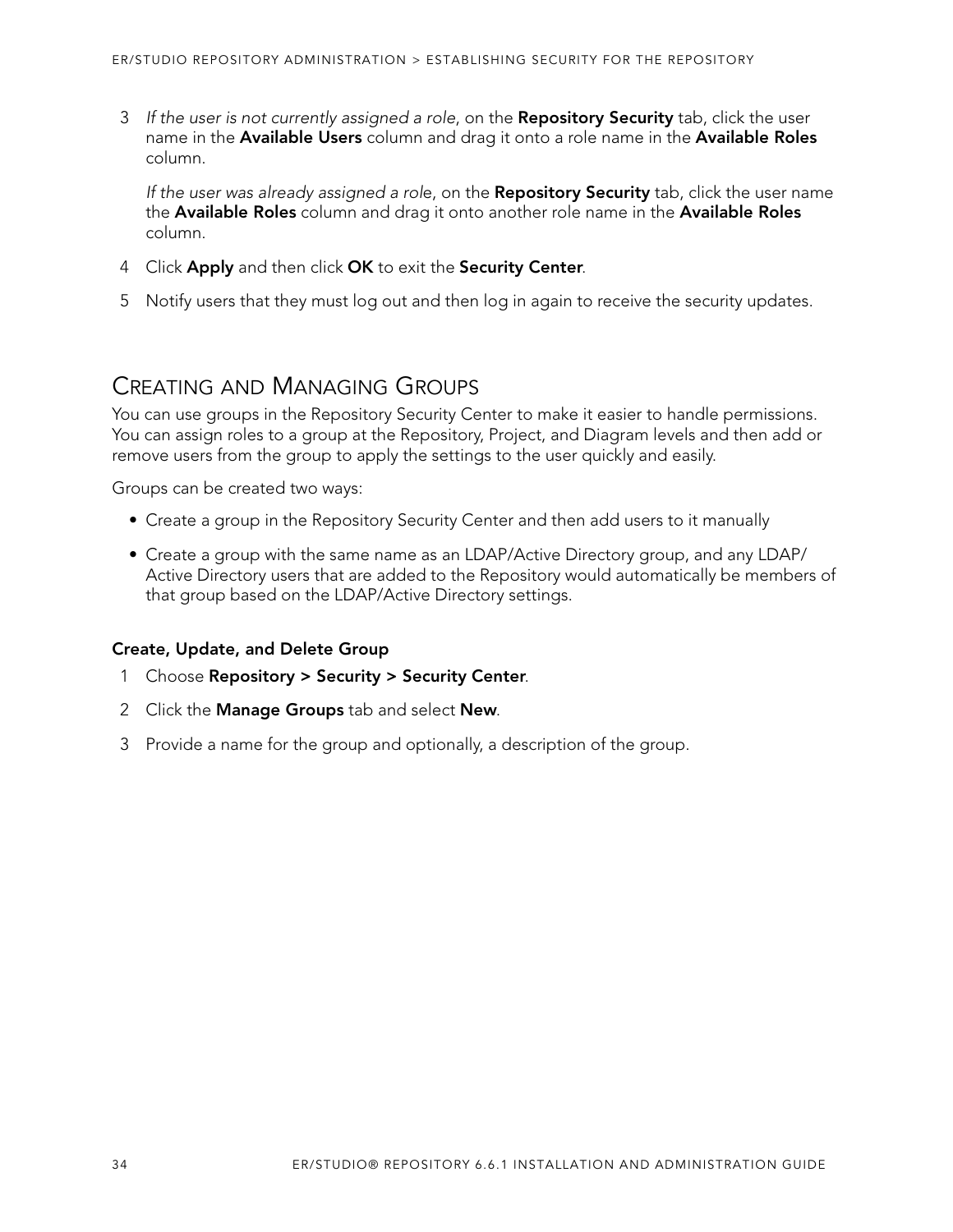4 If you want to create a group based on an LDAP/Active Directory group, click Directory Service Group and another option becomes available at the bottom of the dialog, Create Repository Users for all members of this Directory Service Group. If you select this option, then repository users in this group are automatically added to the list of Repository users. If you do not select this option, then you will need to create the users manually and as you add LDAP/Active Directory Service users, they will be added to the Repository groups that correspond to the LDAP/Active Directory Service groups that they are members of.

| <b>B</b> Edit Repository Group |                                                                                         |                                          |                       | $\begin{array}{c c c c} \hline \multicolumn{3}{c }{\textbf{0}} & \multicolumn{3}{c }{\textbf{0}} \\\hline \multicolumn{3}{c }{\textbf{0}} & \multicolumn{3}{c }{\textbf{0}} \\\hline \multicolumn{3}{c }{\textbf{0}} & \multicolumn{3}{c }{\textbf{0}} \\\hline \multicolumn{3}{c }{\textbf{0}} & \multicolumn{3}{c }{\textbf{0}} \\\hline \multicolumn{3}{c }{\textbf{0}} & \multicolumn{3}{c }{\textbf{0}} \\\hline \multicolumn{3}{c }{\textbf{0}} & \mult$<br>× |
|--------------------------------|-----------------------------------------------------------------------------------------|------------------------------------------|-----------------------|---------------------------------------------------------------------------------------------------------------------------------------------------------------------------------------------------------------------------------------------------------------------------------------------------------------------------------------------------------------------------------------------------------------------------------------------------------------------|
| Name:                          | Embacadero\DBA                                                                          |                                          |                       |                                                                                                                                                                                                                                                                                                                                                                                                                                                                     |
|                                | Directory Service Group                                                                 |                                          | <b>Check Name</b>     |                                                                                                                                                                                                                                                                                                                                                                                                                                                                     |
| Description:                   |                                                                                         |                                          |                       |                                                                                                                                                                                                                                                                                                                                                                                                                                                                     |
|                                |                                                                                         |                                          |                       |                                                                                                                                                                                                                                                                                                                                                                                                                                                                     |
|                                |                                                                                         |                                          |                       |                                                                                                                                                                                                                                                                                                                                                                                                                                                                     |
| <b>Members</b>                 |                                                                                         |                                          |                       |                                                                                                                                                                                                                                                                                                                                                                                                                                                                     |
| <b>Available Users</b>         |                                                                                         |                                          | <b>Users In Group</b> |                                                                                                                                                                                                                                                                                                                                                                                                                                                                     |
| Admin                          |                                                                                         |                                          |                       |                                                                                                                                                                                                                                                                                                                                                                                                                                                                     |
|                                |                                                                                         | $\blacktriangleright\blacktriangleright$ |                       |                                                                                                                                                                                                                                                                                                                                                                                                                                                                     |
|                                |                                                                                         |                                          |                       |                                                                                                                                                                                                                                                                                                                                                                                                                                                                     |
|                                |                                                                                         |                                          |                       |                                                                                                                                                                                                                                                                                                                                                                                                                                                                     |
|                                |                                                                                         |                                          |                       |                                                                                                                                                                                                                                                                                                                                                                                                                                                                     |
|                                |                                                                                         | 44                                       |                       |                                                                                                                                                                                                                                                                                                                                                                                                                                                                     |
|                                |                                                                                         |                                          |                       |                                                                                                                                                                                                                                                                                                                                                                                                                                                                     |
|                                | $\triangledown$ Create Repository Users for all members of this Directory Service Group |                                          |                       |                                                                                                                                                                                                                                                                                                                                                                                                                                                                     |
|                                | OK                                                                                      | Cancel                                   | Help                  |                                                                                                                                                                                                                                                                                                                                                                                                                                                                     |
|                                |                                                                                         |                                          |                       |                                                                                                                                                                                                                                                                                                                                                                                                                                                                     |

If you want to manually populate the group, do not select **Directory Service Group**, from the list of **Available Users**, select the group members by Ctrl-clicking each user, or click the double right-facing arrow to select all the users. You can also remove group members by clicking the left-facing arrow.

## **Notes**

- Delete a group: On the Manage Groups tab, you can delete a group by selecting the group and clicking **Delete**. Deleting a group does not delete the group members but the group members will no longer have the permissions afforded to them by the group membership.
- Edit a group: On the Manage Groups tab, you can edit the group name and list of group members by selecting the group and clicking **Edit** and making your changes on the **Edit** Repository Group dialog.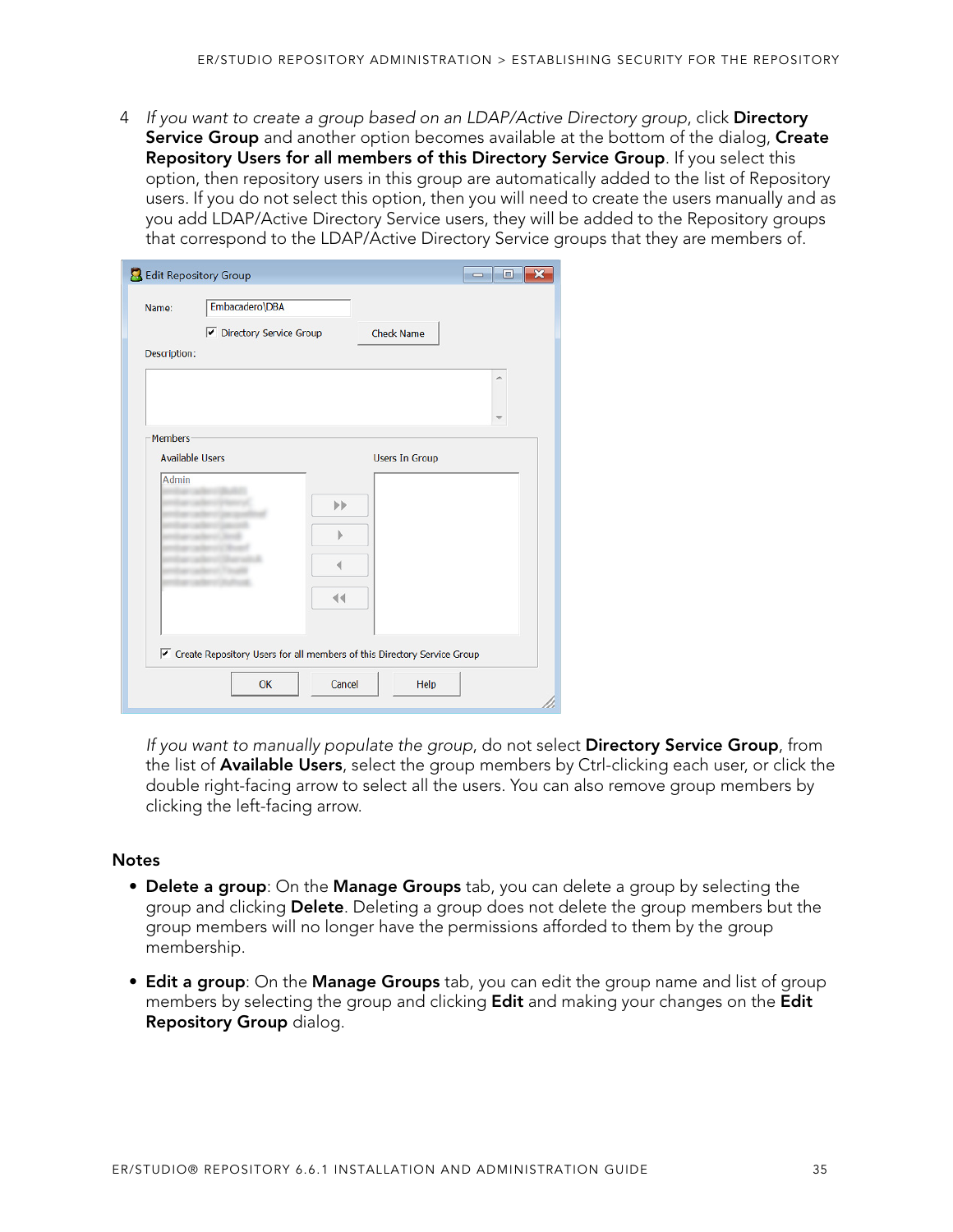## Assigning a Role to a Group

Assigning a role to a group grants the group all the permissions selected in the role.

- 1 Choose Repository > Security > Security Center.
- 2 Select a Repository item you want to assign permissions to.
- 3 If the group is not currently assigned a role, on the **Repository Security** tab, click the group name in the Available Users column and drag it onto a role name in the Available Roles column.

If the group was already assigned a role, on the **Repository Security** tab, click the group name the **Available Roles** column and drag it onto another role name in the **Available** Roles column.

- 4 Click Apply and then click OK to exit the Security Center.
- 5 Notify users in the group that they must log out and then log in again to receive the security updates.

## <span id="page-35-0"></span>GRANTING AND PROHIBITING USER ACCESS TO REPOSITORY ITEMS

On the Repository Security tab of the Security Center, users with the appropriate privileges can assign other users the appropriate access privileges for different objects, granting them permission to perform specific operations on a Repository item and prohibiting them from performing other operations on the same object. You can assign the access privileges of a role to individual users or to an entire group.

## Assigning Users/Groups Roles for Accessing Repository Items

- 1 Log in to the Repository.
- 2 Choose Repository > Security > Security Center.
- 3 Click the **Manage Roles** tab; explore the available roles to determine if an existing role provides the access you want to grant the user. If necessary, create a new role with the appropriate permissions.
- 4 Click the **Manage Groups** tab; explore the available groups to determine if an existing group encompassed the users you want to authorize users. You can double click the name of a group to see the members of the group in the **Edit Repository Group** dialog. If necessary, create a new group. Assigning a role to a group is more efficient than assigning the role to the users one at a time.
- 5 Click the **Repository Security** tab.
- 6 In the Repository Object area, select a Repository item (diagram, object, submodel, data flow, transformation, or data dictionary) to which you want to grant or prohibit access.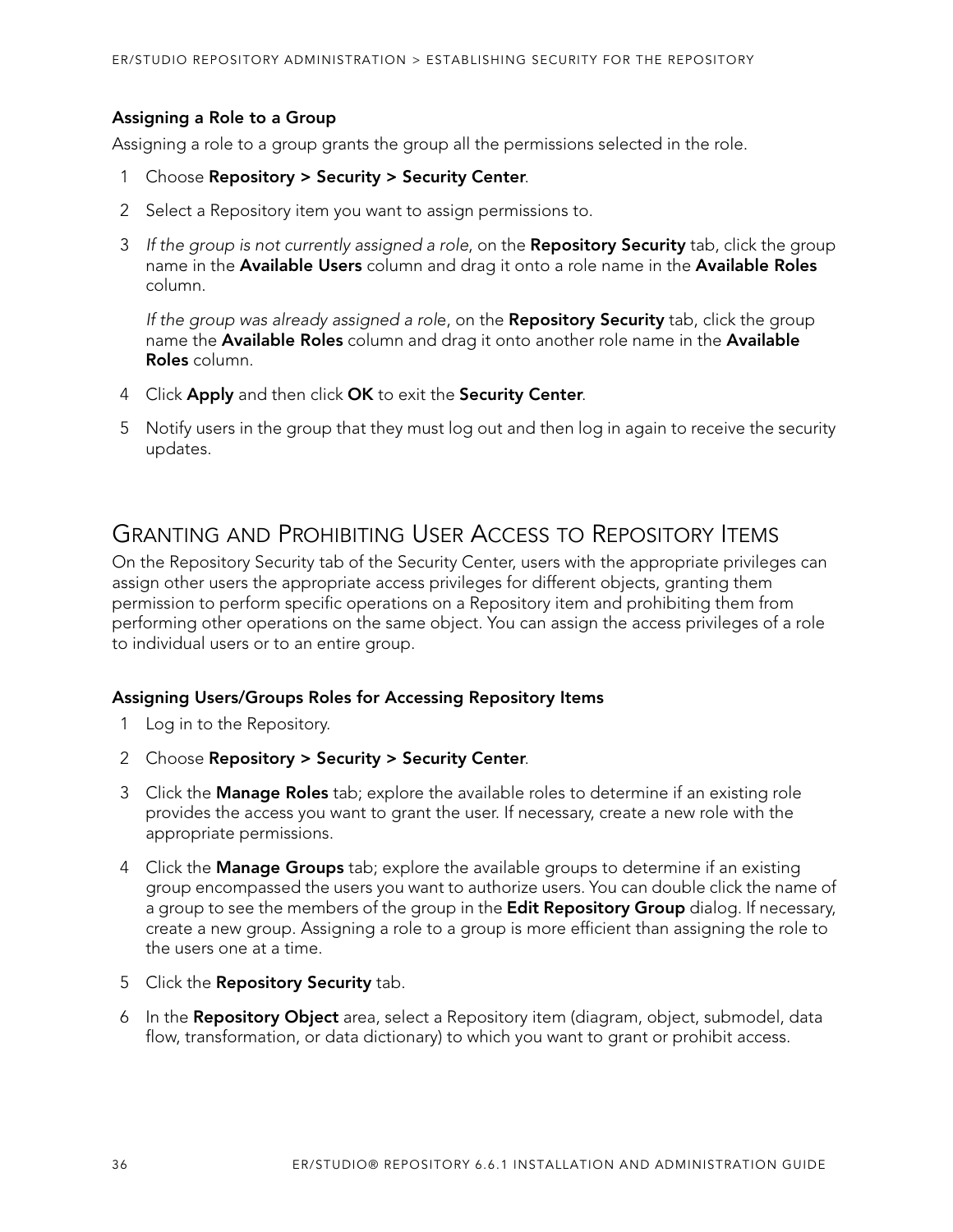- 7 Beneath **Available Users**, select a group or user to which you want to assign the role to the selected object and drag it onto the appropriate role in the **Available Roles** area.
	- TIP: To remove the role assignment of a user/group to a Repository item, click the Repository item, drag the user/group name from under role onto another role in the Available Roles area or back onto the Available Users list.

| have to Repository Projects, Diagrams and Diagram objects.                                                                                                                                                                                                                                                                                                                                                       | Use the tabbed Interface to create and manage Groups, Users, Roles, and the assignments they                                 |                           |
|------------------------------------------------------------------------------------------------------------------------------------------------------------------------------------------------------------------------------------------------------------------------------------------------------------------------------------------------------------------------------------------------------------------|------------------------------------------------------------------------------------------------------------------------------|---------------------------|
| Repository Security   Manage Users   Manage Groups   Manage Roles                                                                                                                                                                                                                                                                                                                                                |                                                                                                                              | FΓ                        |
| To create Repository Object, User and Role associations, highlight a Repository Object (e.g. a diagram or Submodel), select<br>an Available User then drag and drop the user to an Available Role the user should perform against the Object,<br><b>Repository Object</b>                                                                                                                                        | Available Users                                                                                                              | <b>Available Roles</b>    |
| Sample Models<br>21 Adventure Works.DM1<br>Ė<br>Logical<br><sup>E.</sup> Adventure Works<br>-B Adventure Works DW<br><b>AW STAGING</b><br>-B Main Model<br>ad Address Extract to Staging<br>at] Geography Transformation / Lo<br>-@ Adventure Works DD<br>中国 Adventure Works JH.DM1<br>e- <sup>0</sup> e-Commerce Order Shopping Car<br>Emergency Admissions.dm1<br>GIMDB.DM1<br>Northwind.dm1<br>OrangeMart dm1 | <b>Groups</b><br><b>BR</b> DBAIe<br><b>R</b> No Access lest<br>Userz<br>Ξ<br>d<br>ŝ<br>G<br>ş<br>ş<br>ŝ<br>ä<br>ā<br>Jacquie | DBA<br><b>No Security</b> |

#### **Notes**

- All permissions available to a user through direct assignment to roles are added to the permissions available to any groups the user is a member of. Permissions are additive, so the user gets all the permissions assigned to the user whether they were assigned through a group or directly to the user.
- A user or group can only have one role for each object. But a user or group can have different roles for different objects.
- If a user is listed in the Available Users area, but cannot be selected, the user has been deactivated and must be reactivated before you can modify the user.

#### Prevent Users from Accessing Specific Repository Items

The system-defined No Access role can prevent a user from accessing selected projects or diagrams

- 1 Log in to the Repository.
- 2 Choose Repository > Security > Security Center.
- <span id="page-36-0"></span>3 In the Repository Object area, navigate to and then click to select a project or diagram you want to secure from specific users.